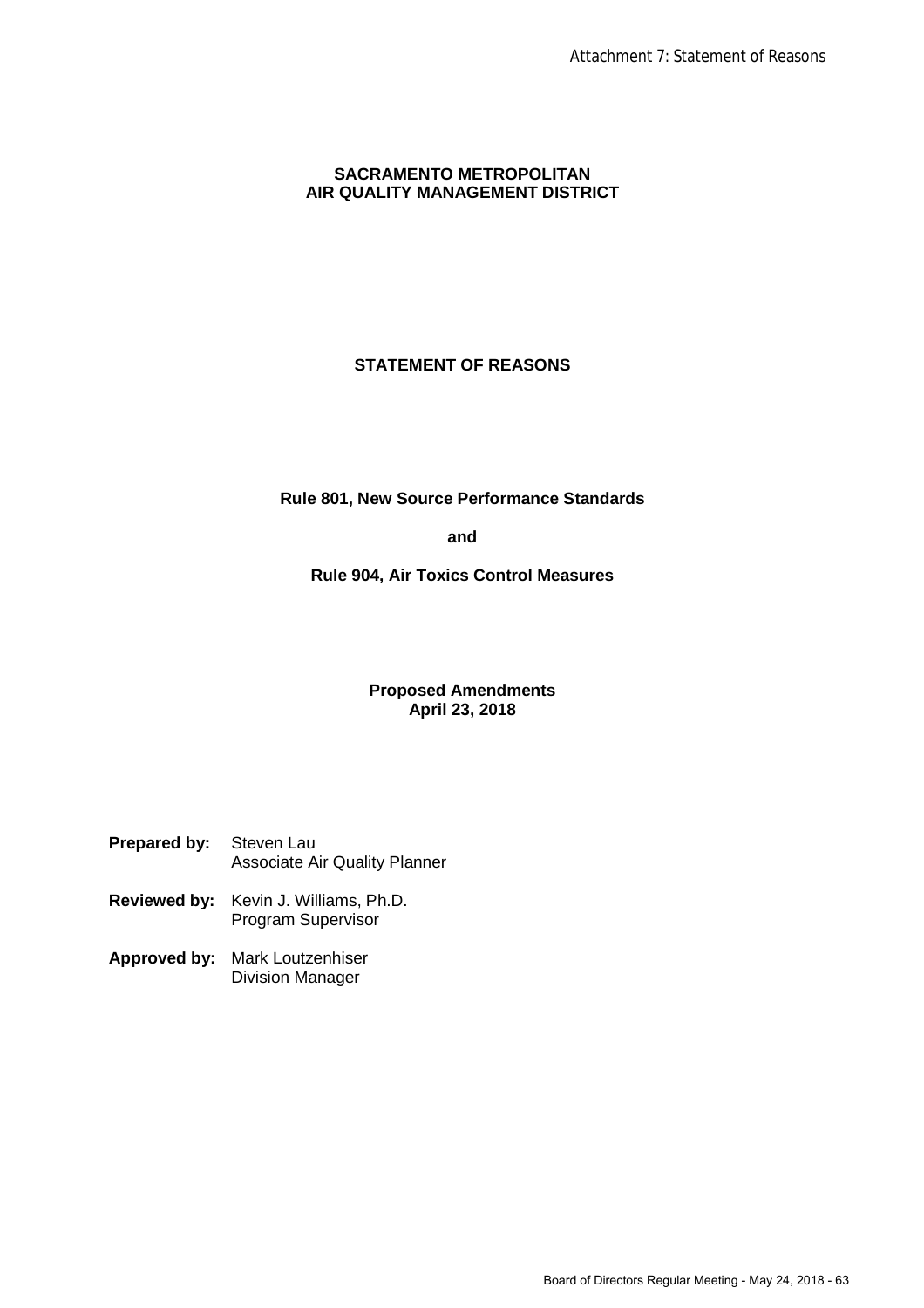#### **RULE JUSTIFICATION**

#### Rule 801

New Source Performance Standards (NSPS) are promulgated by the U.S. Environmental Protection Agency (EPA) and apply to new, modified, and reconstructed sources. The NSPS are contained in Title 40 of the Code of Federal Regulations (CFR), Part 60. The purpose of these standards is to require best demonstrated technology to achieve continuous emission reductions. The NSPS program takes into consideration compliance costs, environmental impacts, and energy effects, among other factors.

The Federal Clean Air Act (CAA) authorizes EPA to delegate authority for implementing and enforcing NSPS regulations to states or local districts. The Sacramento Metropolitan Air Quality Management District (District) first accepted delegation for the NSPS program on December 8, 1978.

Rule 801 was adopted on November 19, 1991 to incorporate the NSPS program by reference into the District rules. Sources are required to comply with all applicable NSPS subparts regardless of whether or not they are adopted by the District; however, adoption by the District facilitates implementation and enforcement, and makes it easier for sources to identify applicable requirements.

EPA continues to amend NSPS regulations and to promulgate NSPS subparts for new source categories and industries. The District amended Rule 801 in 1993, 1996, 1998, 2001, 2004, 2008, and 2011 to update the rule with the most recent NSPS regulations.

#### Rule 904

The California Air Resources Board (CARB) adopts Airborne Toxic Control Measures (ATCMs) to reduce the emissions of identified toxic air contaminants. California Health and Safety Code (CSHC) §39666 gives CARB the authority to adopt ATCMs for non-vehicular sources, while CSHC §39667 gives CARB the authority to adopt ATCMs for vehicular emissions.

CSHC §39666(d) requires air districts to implement and enforce ATCMs for non-vehicular sources. The District adopted Rule 904 on May 1, 1997, to incorporate by reference the ATCMs contained in Title 17 of the California Code of Regulations (CCR). Adopting by reference facilitates implementation and enforcement and makes it easier for sources to identify applicable requirements. Rule 904 was amended in 2001, 2004, 2008, and 2011 to update the rule with amended or newly adopted ATCMs.

### **SUMMARY OF RULE AMENDMENTS**

#### Rule 801

Since Rule 801 was last amended, EPA has amended several of the NSPS. The amendments were mainly related to updating emission standards to match current technology, providing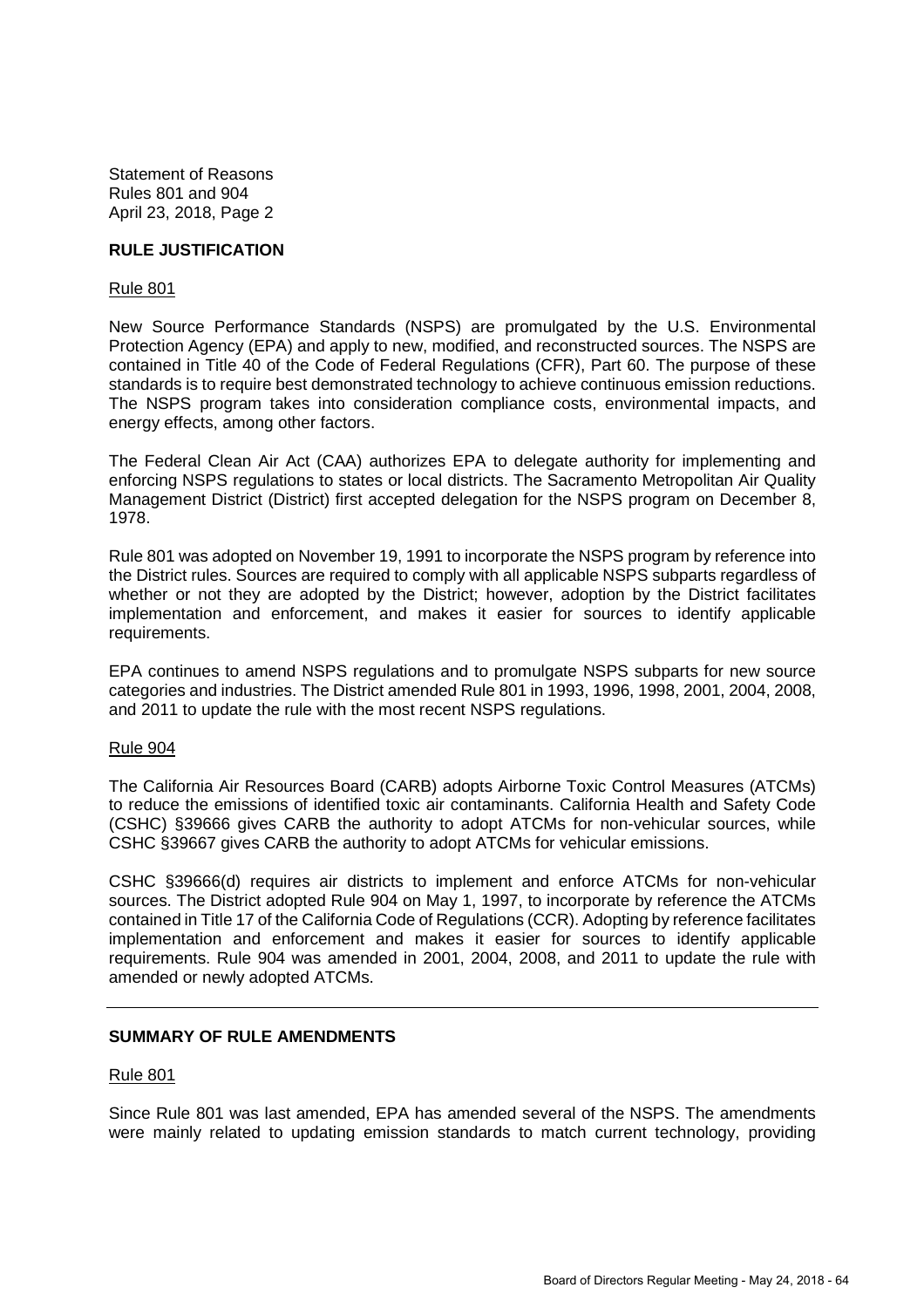alternative compliance methods, or alternative testing and monitoring procedures. In addition, eight new NSPS subparts were promulgated.

Three of the new NSPS do not apply to any current facilities in the District. A summary of these NSPS is included in Appendix B.

- Subpart Ga (Standards of Performance for Nitric Acid Plants for Which Construction, Reconstruction, or Modification Commenced After October 14, 2011)
- Subpart BBa (Standards of Performance for Kraft Pulp Mill Affected Sources for Which Construction, Reconstruction, or Modification Commenced After May 23, 2013)
- Subpart LLLL (Standards of Performance for New Sewage Sludge Incineration Units)

The remaining five new subparts apply or potentially apply to facilities types that operate in the District and are discussed in more detail in the following section.

- Subpart XXX (Standards of Performance for Municipal Solid Waste Landfills That Commenced Construction, Reconstruction, or Modification After July 17, 2014)
- Subpart OOOO (Standards of Performance for Crude Oil and Natural Gas Production, Transmission and Distribution for which Construction, Modification or Reconstruction Commenced After August 23, 2011, and on or Before September 18, 2015)
- Subpart OOOOa (Standards of Performance for Crude Oil and Natural Gas Facilities for which Construction, Modification or Reconstruction Commenced After September 18, 2015)
- Subpart QQQQ (Standards of Performance for New Residential Hydronic Heaters and Forced-Air Furnaces)
- Subpart TTTT (Standards of Performance for Greenhouse Gas Emissions for Electric Generating Units)

#### New subparts

Subpart XXX applies to municipal solid waste landfills which commence construction, reconstruction, or modification after July 17, 2014. Clean Air Act (CAA) Section 111 requires EPA to review, and, if appropriate, revise standards of performance at least every eight years. The new standard reflected changes to the population of landfills and an analysis of timing and methods for reducing emissions. The new standard lowered the emissions threshold for applicability and required more landfills to install controls to reduce landfill gas emissions. It also incorporated new information for surface emissions monitoring and wellhead monitoring. Currently, the Kiefer Landfill, L and D Landfill LLC, and City of Sacramento hold permits for landfill gas collection systems in the District.

Subpart OOOO applies to oil and gas facilities which commence construction, reconstruction, or modification after August 23, 2011. This NSPS regulates volatile organic compound (VOC) emissions from gas wells, centrifugal compressors, reciprocating compressors, pneumatic controllers, and storage vessels. It revised the existing leak detection and repair requirements and established emission limits reflecting maximum achievable control technology for previously uncontrolled emission sources in the natural gas production, transmission, and storage source categories. The NSPS includes testing and monitoring, notification, recordkeeping, and reporting requirements.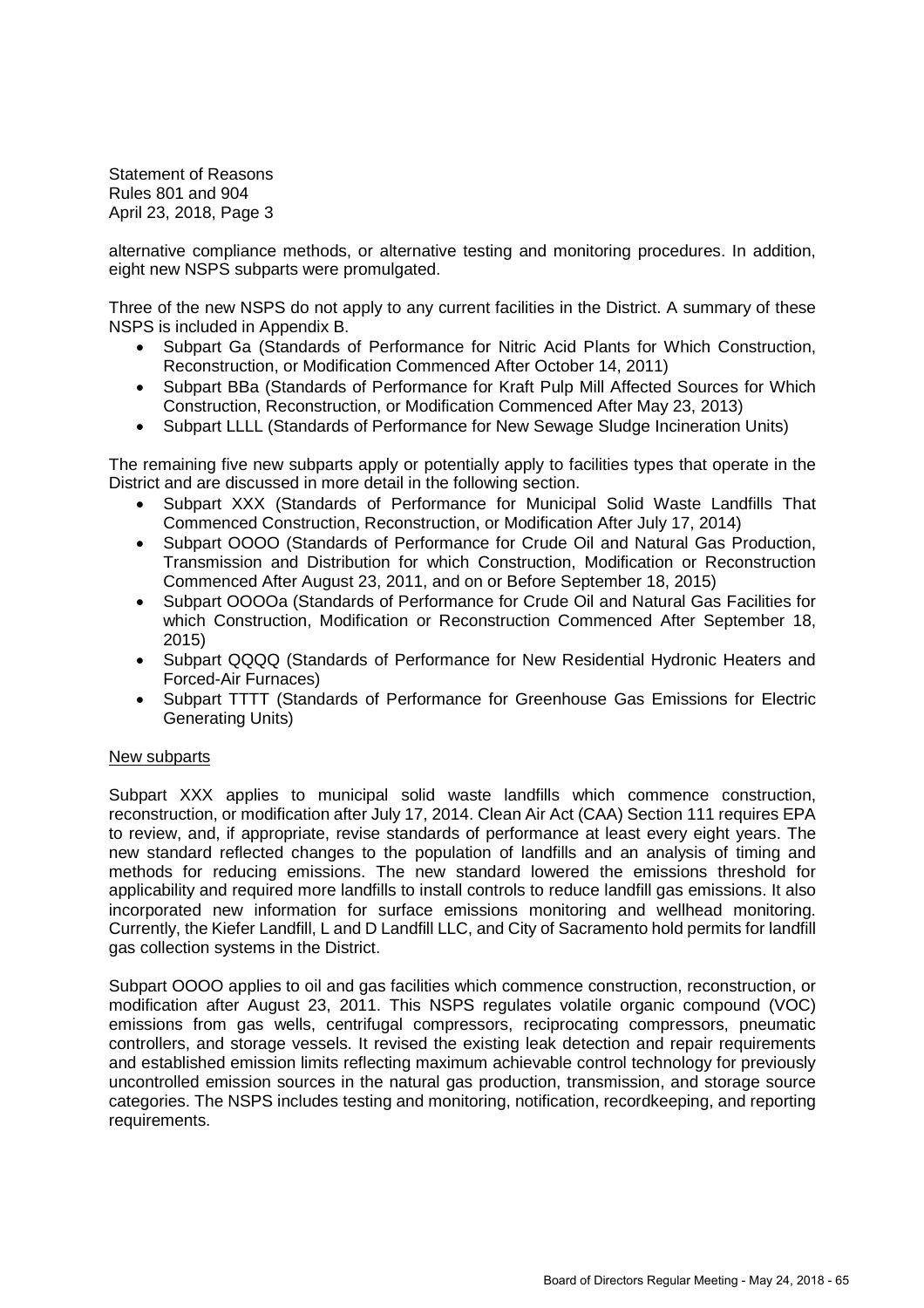Subpart OOOOa applies to oil and gas facilities which commence construction, reconstruction, or modification after September 18, 2015. EPA established new standards to reduce emissions of greenhouse gases (GHGs), especially methane, as well as VOC across a variety of additional emission sources in the oil and natural gas source category. These additional sources include: hydraulically fractured oil well completions, pneumatic pumps, and fugitive emissions from well sites and compressor stations. The new standards also subjected sources and equipment covered under Subpart OOOO to GHGs requirements.

Gas production and storage facilities in the District are subject to subparts OOOO and OOOOa based on their construction, reconstruction, or modification dates.

Subpart QQQQ applies to new wood-fired residential hydronic heaters, wood-fired forced-air furnaces, and any other wood-fired appliance that meets the definition of central heater manufactured or sold at retail on or after May 15, 2015. EPA established particulate matter (PM) emissions limits based on appliance types, manufacturing dates, sizes, and fuel options. This NSPS affects individuals and businesses in the District that manufacture, sell, distribute, install, or operate a residential hydronic heater, forced-air furnace, or other central heater manufactured after the effective date of the final rule. These businesses include hardware stores, builders, and contractors.

Subpart TTTT applies to fossil fuel-fired electric utility generating units (EGUs) that commenced construction after January 8, 2014 or commenced reconstruction or modification after June 18, 2014. It applies to units with base load rating greater than 250 MMBtu/h and capability of selling greater than 25 MW of electricity to a utility power distribution system. EPA established different carbon dioxide emissions limits based on the power generating output. This new subpart specifies monitoring and compliance determination, recordkeeping, and reporting requirements. There are four facilities in the District that would be affected by this new subpart if they undergo reconstruction or modification in the future: Carson Cogeneration, Sacramento Cogeneration Authority, SMUD Cosumnes Power Plant, and Sacramento Power Authority.

#### Amended subparts

EPA amended several NSPS subparts. The subparts that apply to source types located in the District are discussed below.

Subpart A (General Provisions) contains definitions, notification and recordkeeping procedures, general information, and requirements that apply to all NSPS. The latest changes include updates to test methods, updates to "Incorporations by Reference," changes to the delegations of authority to states and local agencies, and updates to the addresses for states and local agencies.

Subparts D, Da, Db, and Dc were amended in February 2012 to update the emissions standards for sulfur dioxide, nitrogen oxides, and PM for units that begin construction, modification, or reconstruction after May 3, 2011. The EPA action also added, removed, or revised definitions for several technical terms. Subpart Da was also amended in April 2013 and November 2014 for technical corrections regarding definitions and monitoring provisions and revised the startup and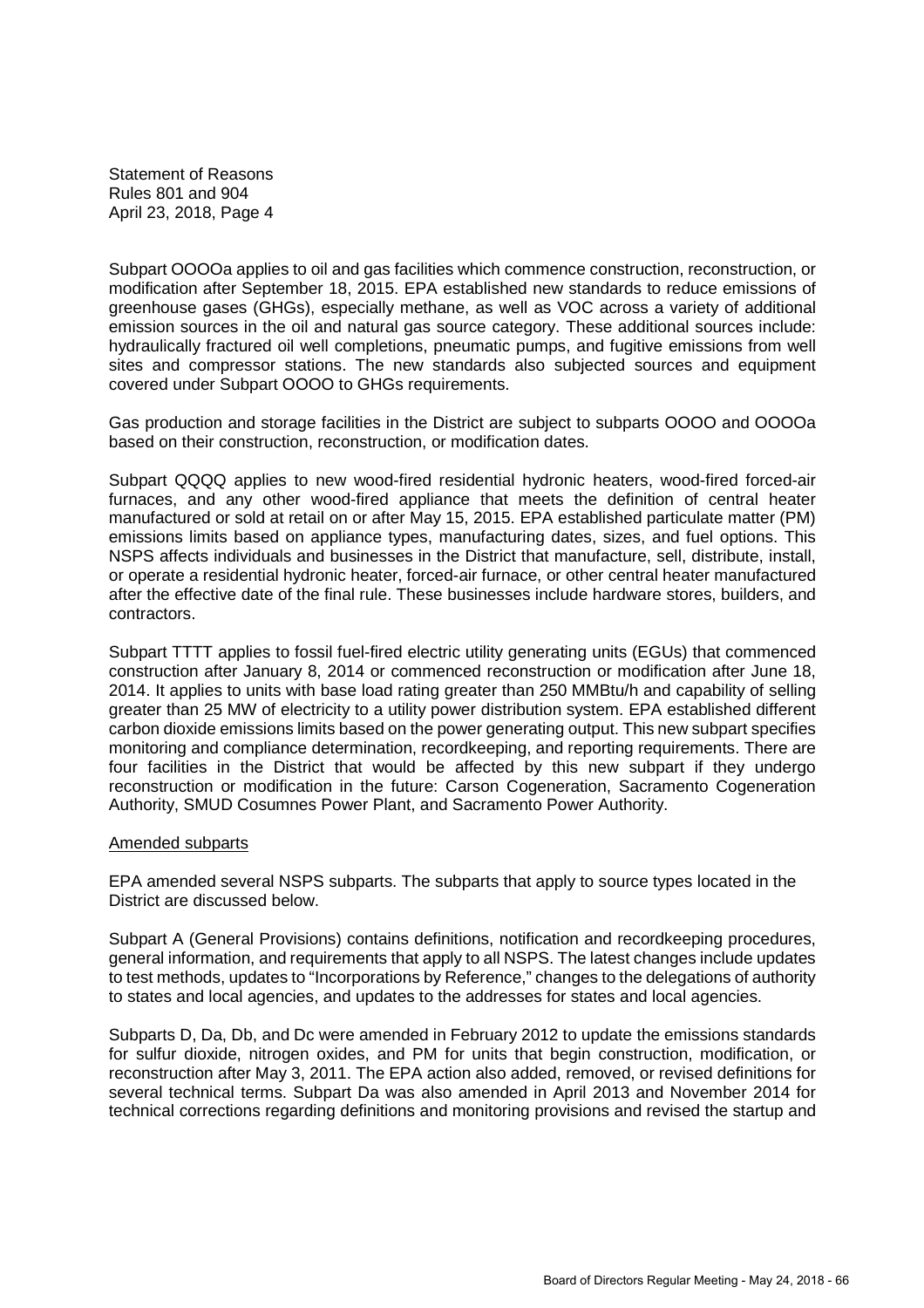shutdown periods provisions. Subparts Db was amended in February 2014 for technical clarification and editorial corrections for emissions testing and operations.

Subpart D (Fossil-Fuel Fired Steam Generators for which Construction is Commenced after August 17, 1971) applies to furnaces and boilers with heat inputs capacities greater than 250 million Btu per hour (MMBtu/hr). There are no steam generating units in the District with heat input capacities large enough for Subpart D to apply.

Subpart Da (Electric Utility Steam Generating Units for which Construction is Commenced after September 18, 1978) applies to electric utility steam generating units, including heat recovery steam generators (HRSGs) with heat input capacities greater than 250 MMBtu/hr. Units subject to Subpart Da are exempt from Subpart D. There are no units within the District with heat input capacities large enough for Subpart Da to apply.

Subpart Db (Industrial-Commercial-Institutional Steam Generating Units) applies to steam generating units with heat input capacities greater than 100 MMBtu/hr for which construction, modification or reconstruction is commenced after June 19, 1984. Within the District, Subpart Db applies to an HRSG at Sacramento Power Authority and two boilers at the Sacramento Cogeneration Authority.

Subpart Dc (Small Industrial-Commercial-Institutional Steam Generating Units) applies to steam generating units, including HRSGs, with heat input capacities greater than 10 MMBtu/hr and less than or equal to 100 MMBtu/hr for which construction, modification or reconstruction is commenced after June 9, 1989. In the District, there are 68 boilers and HRSGs permitted with heat input capacities in this range. The owners of these units include government agencies, defense contractors, manufacturers, services companies, hospitals, food processing companies, and cogeneration facilities.

Subpart AAA (New Residential Wood Heaters) applies to residential wood heaters manufactured on or after July 1, 1988. EPA revised subpart AAA to broaden the applicability of wood heaters beyond adjustable burn rate wood heaters to all single burn rate wood heaters/stoves/appliances, pellet heaters/stoves/appliance, and all other residential wood heaters except residential hydronic heaters and residential forced-air furnaces (which are covered by the new subpart QQQQ). The revision established lower PM emissions limits starting in 2015 and even lower starting in 2020. It also established modified labelling, emissions testing, reporting, and certification requirements. The revised subpart affects individuals and businesses in the District that manufacture, sell, distribute, install, or operate residential wood heaters, such as hearth products stores, hardware stores, builders, and contractors.

Subparts IIII (Stationary Compression Ignition Internal Combustion Engines) and JJJJ (Stationary Spark Ignition Internal Combustion Engines) apply to internal combustion (IC) engines. EPA revised subparts IIII and JJJJ for consistency with the National Emission Standards for Hazardous Air Pollutants (NESHAP) for stationary reciprocating IC engines. The amendments included alternative testing options for certain large spark ignition stationary engines, management practices for a subset of existing spark ignition engines in sparsely populated areas, and alternative monitoring and compliance options for the same engines in populated areas. EPA established management practices for existing compression ignition engines, limits on the hours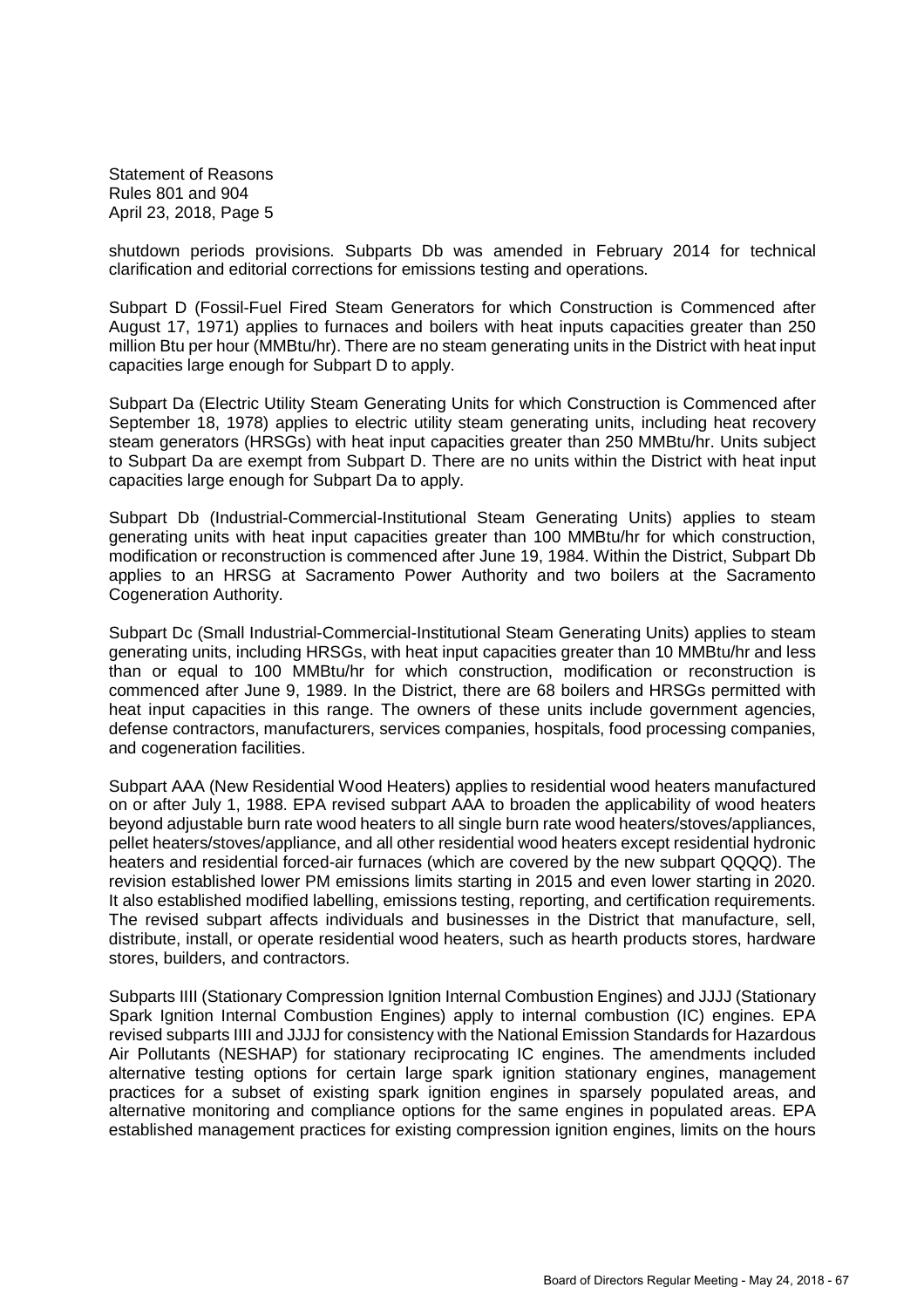that stationary emergency engines may be used for emergency demand, and related reporting and monitoring requirements. IC engines are widely used in different facilities to drive electrical generators, pumps, and compressors. They are also used in the event of an emergency such as a fire or flood.

#### Minor Updates and Technical Corrections

EPA made technical and editorial corrections to the requirements for source testing of emissions and operations in February 2014. EPA revised testing provisions that contained inaccuracies and outdated procedures and added new alternatives. The updated subparts that apply to District sources are listed below:

- Subpart Db Standards of Performance for Industrial-Commercial-Institutional Steam Generating Units
- Subpart O Standards of Performance for Sewage Treatment Plants
- Subpart UU Standards of Performance for Asphalt Processing and Asphalt Roofing Manufacture
- Subpart NNN Standards of Performance for Volatile Organic Compound (VOC) Emissions From Synthetic Organic Chemical Manufacturing Industry (SOCMI) Distillation Operations
- Subpart IIII Standards of Performance for Stationary Compression Ignition Internal Combustion Engines
- Subpart JJJJ Standards of Performance for Stationary Spark Ignition Internal Combustion Engines

EPA also made several typographical, technical, and editorial corrections to various subparts in June 2016 and August 2016. The updated subparts that apply to District sources are listed below:

- Subpart GG Standards of Performance for Stationary Gas Turbines
- Subpart LLL Standards of Performance for  $SO<sub>2</sub>$  Emissions from Onshore Natural Gas Processing for Which Construction, Reconstruction, or Modification Commenced After January 20, 1984, and on or Before August 23, 2011
- Subpart NNN Standards of Performance for Volatile Organic Compound (VOC) Emissions from Synthetic Organic Chemical Manufacturing
- Subpart JJJJ Standards of Performance for Stationary Spark Ignition Internal Combustion Engines
- Subpart KKKK Standards of Performance for Stationary Combustion Turbines • Subpart OOOO Standards of Performance for Crude Oil and Natural Gas Production, Transmission and Distribution for which Construction, Modification or Reconstruction Commenced after August 23, 2011, and on or Before September 18, 2015

The table in Appendix B lists all EPA actions on the NSPS program that have occurred since the last update to Rule 801 and briefly describes the requirements of each.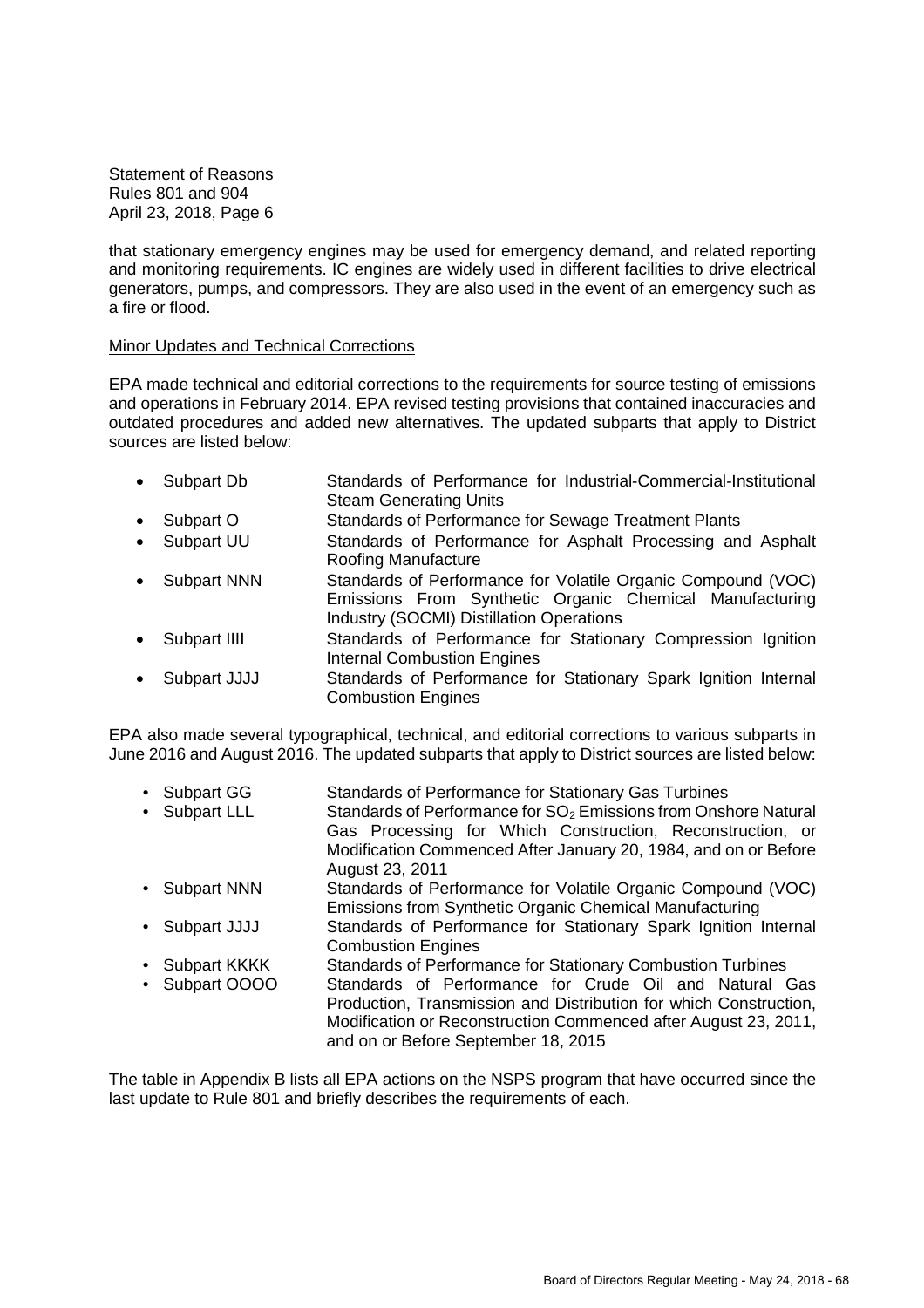#### Rule 904

Since Rule 904 was last amended in 2011, CARB has adopted amendments to four ATCMs:

ATCM for Stationary Compression Ignition (CI) Engines: There are approximately 1,270 stationary CI engines in Sacramento County to which this ATCM applies. CARB adopted amendments primarily to more closely align the rule with federal standards. In addition, implementation of emission standards for new emergency standby direct-drive fire pump engines was delayed for up to three years.

ATCM for Diesel Particulate Matter from Portable Engines Rated at 50 Horsepower and Greater: There are approximately 50 portable CI engines in Sacramento County to which this ATCM applies. CARB adopted amendments that, most significantly, extended the deadline to replace noncertified engines by one year, to January 1, 2011, for a limited number of engines in small fleets.

ATCM for Fuel Sulfur and Other Operational Requirements for Ocean-Going Vessels within California Waters and 24 Nautical Miles of the California Baseline: Although this ATCM includes ocean-going vessels operated in inland waters, it applies to very few, if any, vessels currently operating in the Sacramento River.

ATCM for Commercial Harbor Craft: Although this ATCM includes harbor craft operated in inland waters, Sacramento County currently does not have a port or harbor craft subject to this ATCM.

Appendix C describes the CARB actions on the ATCMs in further detail.

#### **SOCIOECONOMIC IMPACT**

Sources must comply with the requirements included in Rules 801 and 904 whether or not the requirements are adopted by the District. The NSPS subparts included in Rule 801 are already in effect under federal regulations and are enforceable by EPA. The ATCMs included in Rule 904 are already in effect under state regulations and are enforceable by CARB and the District. The action of adopting these regulations by reference does not impose any additional requirements on affected sources. Therefore, there are no associated costs or socioeconomic impacts.

### **ENVIRONMENTAL REVIEW AND COMPLIANCE**

Staff finds that the proposed amendments to Rules 801 and 904 are exempt from the California Environmental Quality Act (CEQA) as ministerial actions under §15268 of the State CEQA Guidelines.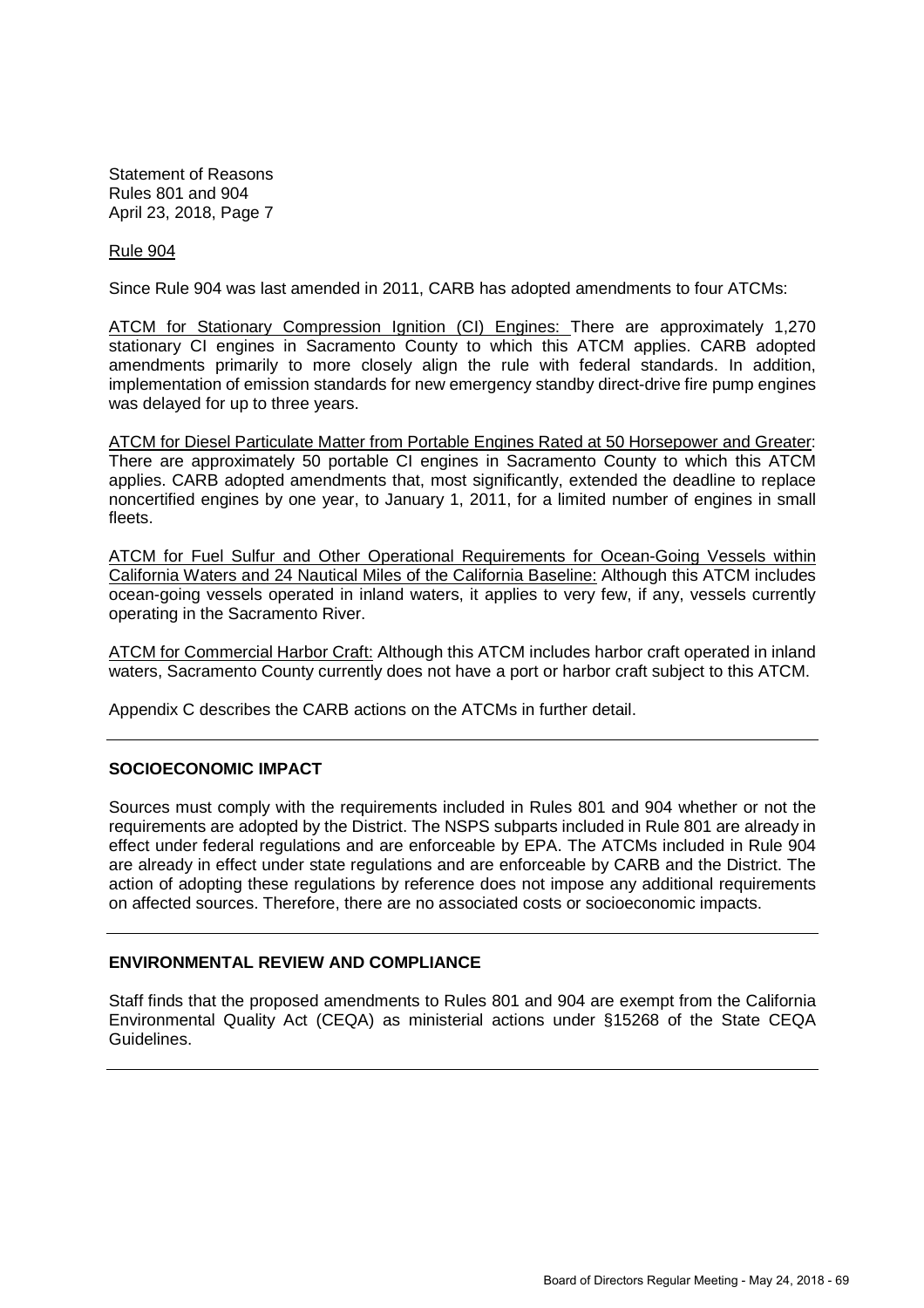# **PUBLIC COMMENTS**

At least 30 days before the Board hearing to consider adoption of these proposed amendments to Rules 801 and 904, a public notice for the hearing will be published in the Sacramento Bee and posted on the District's web site. Email notices will be sent to CARB, EPA, and all persons who have requested rulemaking notices. The text of the proposed changes will be made available at that time.

Written comments may be sent to the District prior to the hearing. Oral and written testimony may be presented at the hearing.

# **FINDINGS**

The California Health and Safety Code, Division 26, Air Resources, requires local districts to comply with a rule adoption protocol as set forth in §40727 of the Code. This section contains six findings that the District must make when developing, amending, or repealing a rule. These findings and their definitions are listed in the following tables: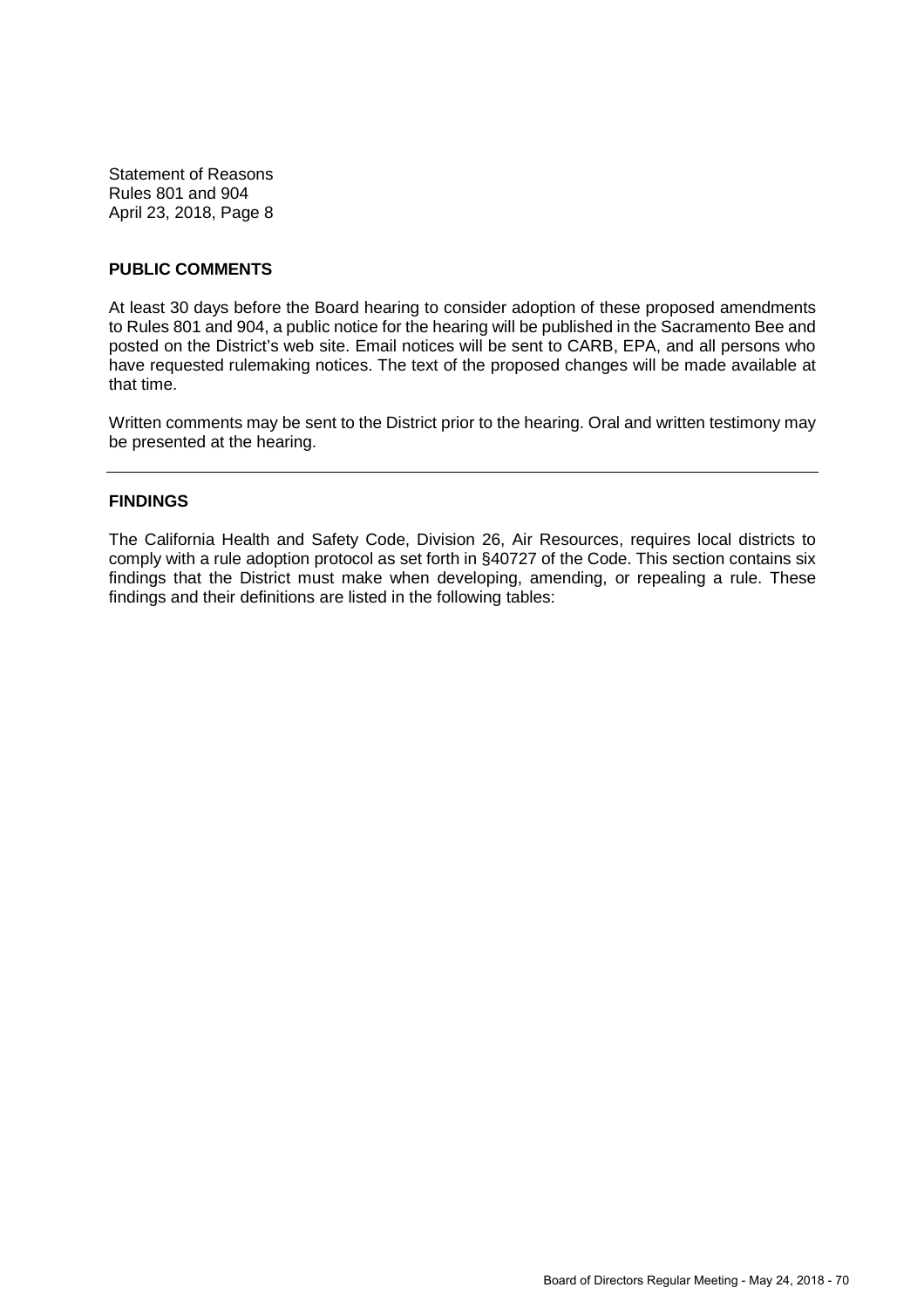# **Rule 801 – Required Findings**

| <b>Finding</b>                                                                                                                                                                                                                                                                                                                  | <b>Finding Determination</b>                                                                                                                                                                                                                                                                                                    |
|---------------------------------------------------------------------------------------------------------------------------------------------------------------------------------------------------------------------------------------------------------------------------------------------------------------------------------|---------------------------------------------------------------------------------------------------------------------------------------------------------------------------------------------------------------------------------------------------------------------------------------------------------------------------------|
| Authority: The District must find that a<br>provision of law or of a state or federal<br>regulation permits or requires the District to<br>adopt, amend, or repeal the rule.                                                                                                                                                    | The District is authorized to adopt and amend<br>Rule 801 by California Health and Safety Code<br>(HSC) §§40001, 40702, and 41010. EPA has<br>delegated to the District the authority to<br>implement and enforce the NSPS program [40<br>CFR 60.4(d)(2)(vi)] [HSC §40727(b)(2)].                                               |
| Necessity: The District must find that the<br>rulemaking demonstrates that a need exists for<br>the rule, or for its amendment or repeal.                                                                                                                                                                                       | Amending Rule 801 allows the District to<br>incorporate the most recent standards, which<br>facilitates implementation and enforcement and<br>makes it easier for sources to identify<br>applicable requirements. [HSC §40727(b)(1)].                                                                                           |
| Clarity: The District must find that the rule is<br>written or displayed so that its meaning can be<br>easily understood by the persons directly<br>affected by it.                                                                                                                                                             | The District has reviewed the rule and<br>determined that it can be understood by the<br>affected industries. In addition, the record<br>contains no evidence that people directly<br>affected by the rule cannot understand the rule.<br>[HSC §40727(b)(3)].                                                                   |
| Consistency: The rule is in harmony with, and<br>not in conflict with or contradictory to, existing<br>statutes, court decisions, or state or federal<br>regulations.                                                                                                                                                           | The amendments are adopted by reference to<br>40 CFR Part 60; therefore, they are in harmony<br>with existing federal regulations. They do not<br>conflict with existing statutes or court decisions.<br>[HSC §40727(b)(4)].                                                                                                    |
| Non-Duplication: The District must find that<br>either: 1) The rule does not impose the same<br>requirements as an existing state or federal<br>duplicative<br>regulation;<br>or<br>2)<br>that<br>the<br>requirements are necessary or proper to<br>execute the powers and duties granted to, and<br>imposed upon the District. | No state rule or regulation similarly applies to<br>affected sources. Although the amendments<br>duplicate<br>regulations,<br>federal<br>they<br>are<br>necessary and proper to allow the District to<br>retain its delegated authority to implement and<br>enforce<br><b>NSPS</b><br>program.<br>[HSC<br>the<br>§40727(b)(5)]. |
| Reference: The District must refer to any<br>statute, court decision, or other provision of law<br>that the District implements, interprets, or<br>makes specific by adopting, amending or<br>repealing the rule.                                                                                                               | In amending Rule 801, the<br><b>District</b><br>is<br>implementing §111(c) of the federal Clean Air<br>Act, as amended in 1990, which authorizes<br>state adoption of the NSPS program. [HSC<br>§40727(b)(6)].                                                                                                                  |
| Additional Informational Requirements: In<br>complying with HSC §40727.2, the District must<br>identify all federal requirements and District<br>rules that apply to the same equipment or<br>type<br>proposed<br>source<br>as<br>the<br>rule<br>or<br>amendments.                                                              | HSC §40727.2(g) exempts rules that are<br>verbatim incorporations by reference of the<br>federal NSPS from the requirements imposed<br>by §40727.2(a)-(f). [HSC §40727.2].                                                                                                                                                      |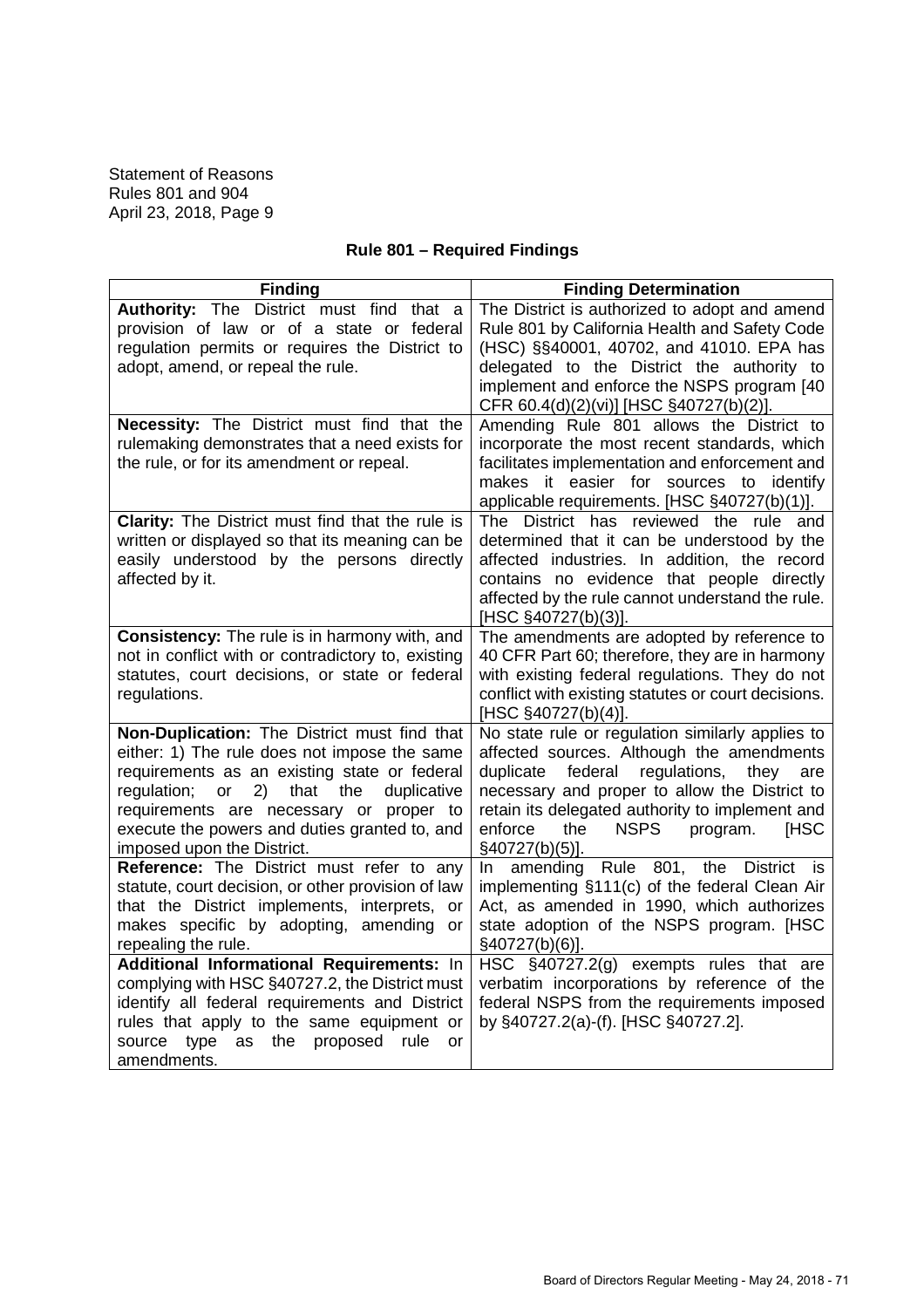|  |  |  | <b>Rule 904 - Required Findings</b> |
|--|--|--|-------------------------------------|
|--|--|--|-------------------------------------|

| <b>Finding</b>                                                                                                                                                                                                                                                                                                            | <b>Finding Determination</b>                                                                                                                                                                                                                                                                                                                                       |
|---------------------------------------------------------------------------------------------------------------------------------------------------------------------------------------------------------------------------------------------------------------------------------------------------------------------------|--------------------------------------------------------------------------------------------------------------------------------------------------------------------------------------------------------------------------------------------------------------------------------------------------------------------------------------------------------------------|
| Authority: The District must find that a<br>provision of law or of a state or federal<br>regulation permits or requires the District to<br>adopt, amend, or repeal the rule.                                                                                                                                              | The District is authorized to adopt and amend<br>Rule 904 by California Health and Safety Code<br>(HSC) §§39659, 40001, 40702 and 41010.<br>[HSC §40727(b)(2)].                                                                                                                                                                                                    |
| Necessity: The District must find that the<br>rulemaking demonstrates that a need exists for<br>the rule, or for its amendment or repeal.                                                                                                                                                                                 | Amending Rule 904 allows the District to<br>incorporate the most recent ATCMs, which<br>facilitates implementation and enforcement as<br>required<br><b>HSC</b><br>\$39666(d).<br><b>IHSC</b><br>by<br>§40727(b)(1)].                                                                                                                                              |
| <b>Clarity:</b> The District must find that the rule is<br>written or displayed so that its meaning can be<br>easily understood by the persons directly<br>affected by it.                                                                                                                                                | The District has reviewed the rule and<br>determined that it can be understood by the<br>sources. In addition, the record<br>affected<br>contains no evidence that people directly<br>affected by the rule cannot understand the rule.<br>[HSC §40727(b)(3)].                                                                                                      |
| <b>Consistency:</b> The rule is in harmony with, and<br>not in conflict with or contradictory to, existing<br>statutes, court decisions, or state or federal<br>regulations.                                                                                                                                              | The amendments are adopted by reference to<br>the state regulations contained in Title 17,<br>Division 3, Chapter 1, Subchapter 7.5 of the<br>California Code of Regulations; therefore, they<br>are in harmony with existing state regulations.<br>They do not conflict with federal regulations,<br>existing statutes or court decisions. [HSC<br>§40727(b)(4)]. |
| Non-Duplication: The District must find that<br>either: 1) The rule does not impose the same<br>requirements as an existing state or federal<br>2)<br>that the<br>regulation; or<br>duplicative<br>requirements are necessary or proper to<br>execute the powers and duties granted to, and<br>imposed upon the District. | Although the amendments duplicate state<br>regulations, they are necessary and proper to<br>allow the District to implement and enforce the<br>ATCMs as required by HSC §39666(d). [HSC<br>§40727(b)(5)].                                                                                                                                                          |
| Reference: The District must refer to any<br>statute, court decision, or other provision of law<br>that the District implements, interprets, or<br>makes specific by adopting, amending or<br>repealing the rule.                                                                                                         | In amending Rule 904, the District is making<br>specific its power and duties under HSC<br>§39666(d). [HSC §40727(b)(6)].                                                                                                                                                                                                                                          |
| Additional Informational Requirements: In<br>complying with HSC §40727.2, the District must<br>identify all federal requirements and District<br>rules that apply to the same equipment or<br>as the proposed rule<br>source type<br>or<br>amendments.                                                                    | HSC $\S$ 40727.2(g) exempts rules that are<br>verbatim incorporations by reference of the<br>state ATCMs from the requirements imposed<br>by §40727.2(a)-(f). [HSC §40727.2].                                                                                                                                                                                      |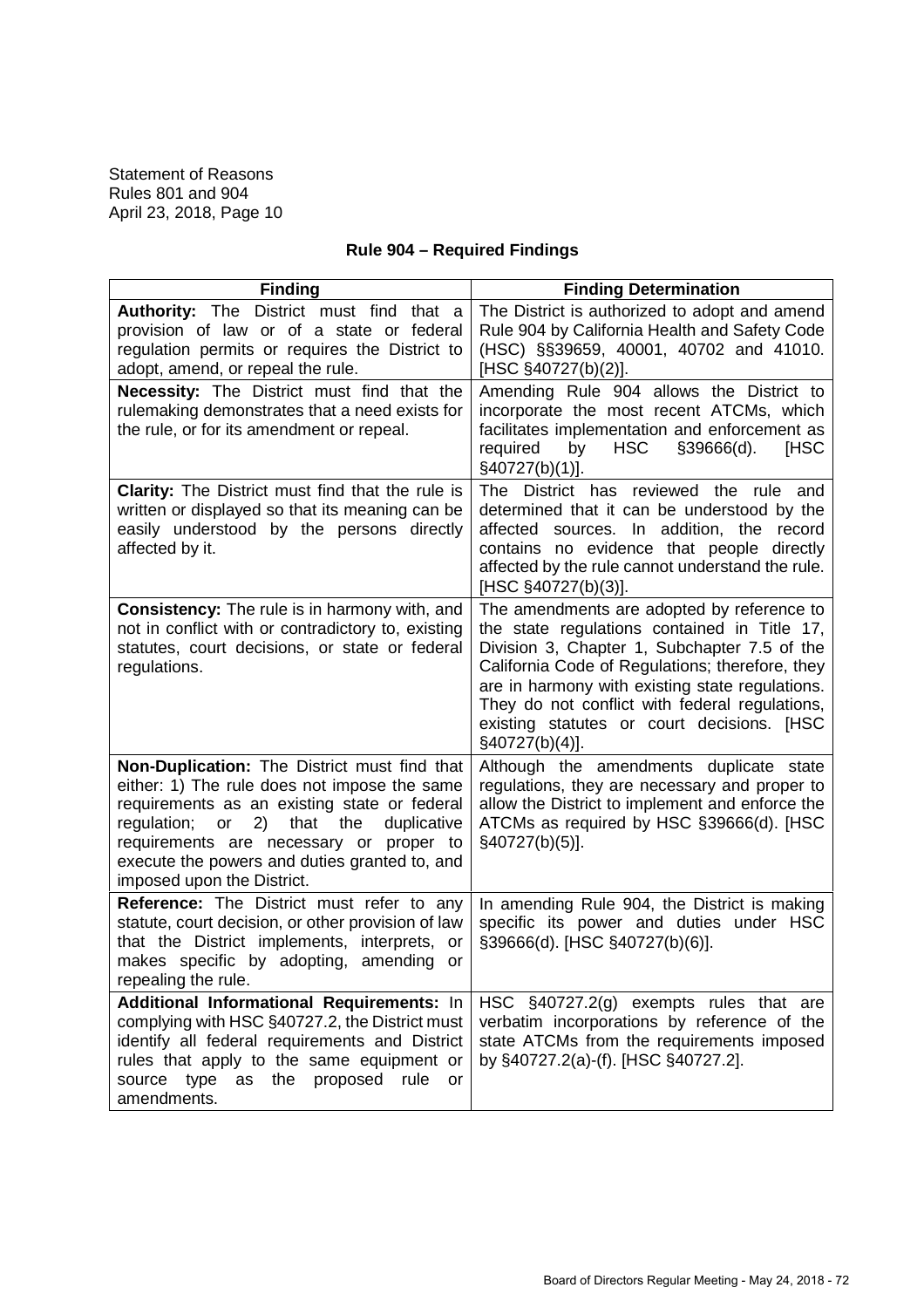# **APPENDIX A LIST OF CHANGES TO RULES**

| <b>Rule 801</b>                                                                                                                                                             |                                                                                                                                                                                      |
|-----------------------------------------------------------------------------------------------------------------------------------------------------------------------------|--------------------------------------------------------------------------------------------------------------------------------------------------------------------------------------|
| First Paragraph                                                                                                                                                             | The first sentence was revised to show that the District is adopting<br>the provisions of 40 CFR Part 60 that are in effect on the date these<br>amendments to Rule 801 are adopted. |
| Subparts A, D, Da, Db,<br>Dc, Ec, F, G, H, J, Ja, O,<br>T, U, V, W, X, BB, GG,<br>KK, LL, UU, AAA, BBB,<br>DDD, III, KKK, LLL, NNN,<br>CCCC, IIII, JJJJ, and<br><b>KKKK</b> | Revised to show the date and Federal Register citation of the most<br>recent amendment to each of these subparts.                                                                    |
| <b>Subpart Ga</b>                                                                                                                                                           | New subpart added.                                                                                                                                                                   |
| <b>Subpart BBa</b>                                                                                                                                                          | New subpart added.                                                                                                                                                                   |
| <b>Subpart XXX</b>                                                                                                                                                          | New subpart added.                                                                                                                                                                   |
| <b>Subpart LLLL</b>                                                                                                                                                         | New subpart added.                                                                                                                                                                   |
| Subpart OOOO                                                                                                                                                                | New subpart added.                                                                                                                                                                   |
| Subpart OOOOa                                                                                                                                                               | New subpart added.                                                                                                                                                                   |
| <b>Subpart QQQQ</b>                                                                                                                                                         | New subpart added.                                                                                                                                                                   |
| Subpart TTTT                                                                                                                                                                | New subpart added.                                                                                                                                                                   |
| <b>Rule 904</b>                                                                                                                                                             |                                                                                                                                                                                      |
| First Paragraph                                                                                                                                                             | Revised to show that the District is adopting the provisions of 17 CCR<br>that are in effect on the date these amendments to Rule 904 are<br>adopted.                                |
| 93115                                                                                                                                                                       | Revised to show the date of the most recent amendment to the<br>ATCM.                                                                                                                |
| 93116                                                                                                                                                                       | Revised to show the date of the most recent amendment to the<br>ATCM.                                                                                                                |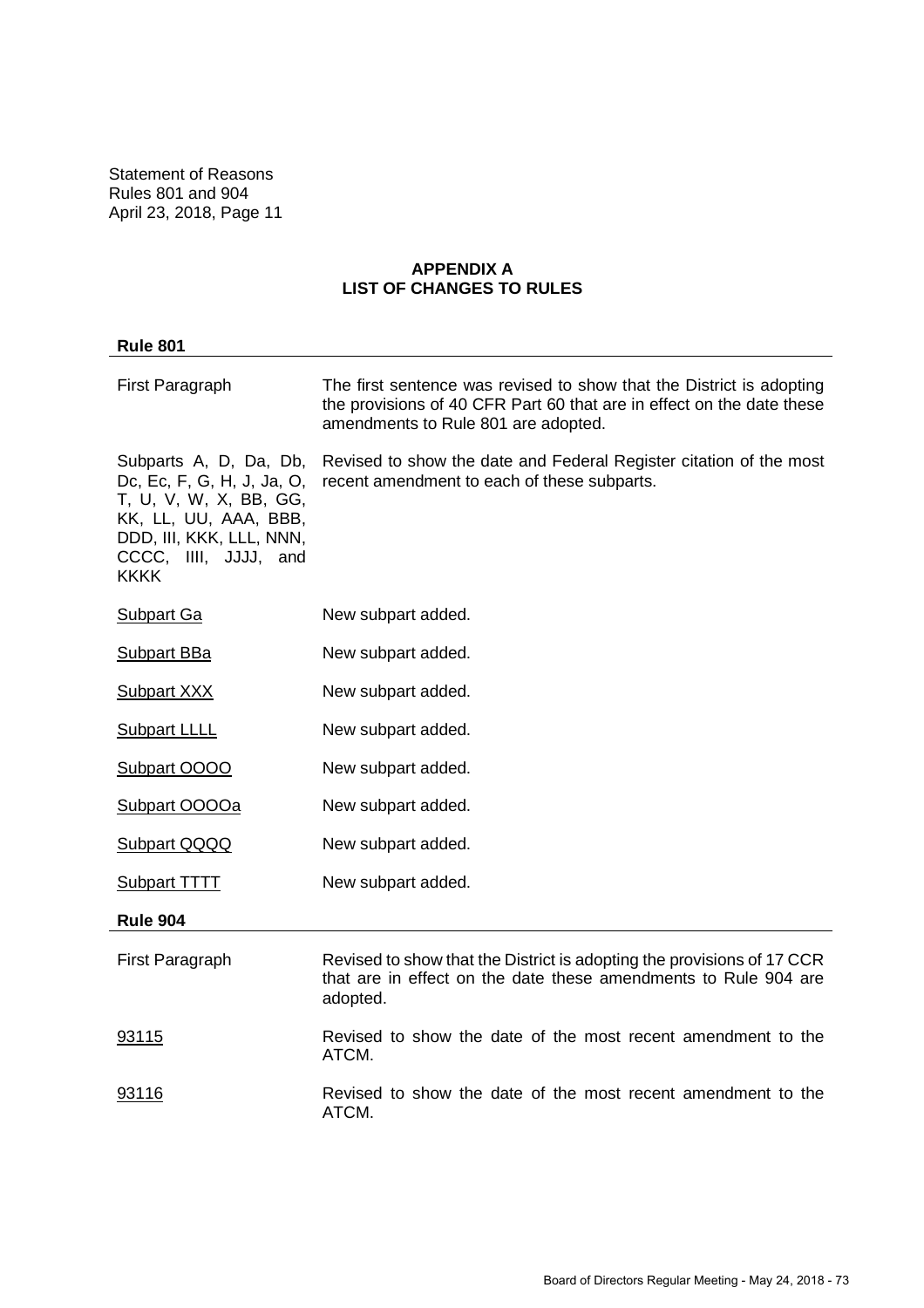| §93118.2 | ATCM. |  |  | Revised to show the date of the most recent amendment to the |  |
|----------|-------|--|--|--------------------------------------------------------------|--|
| §93118.5 | ATCM. |  |  | Revised to show the date of the most recent amendment to the |  |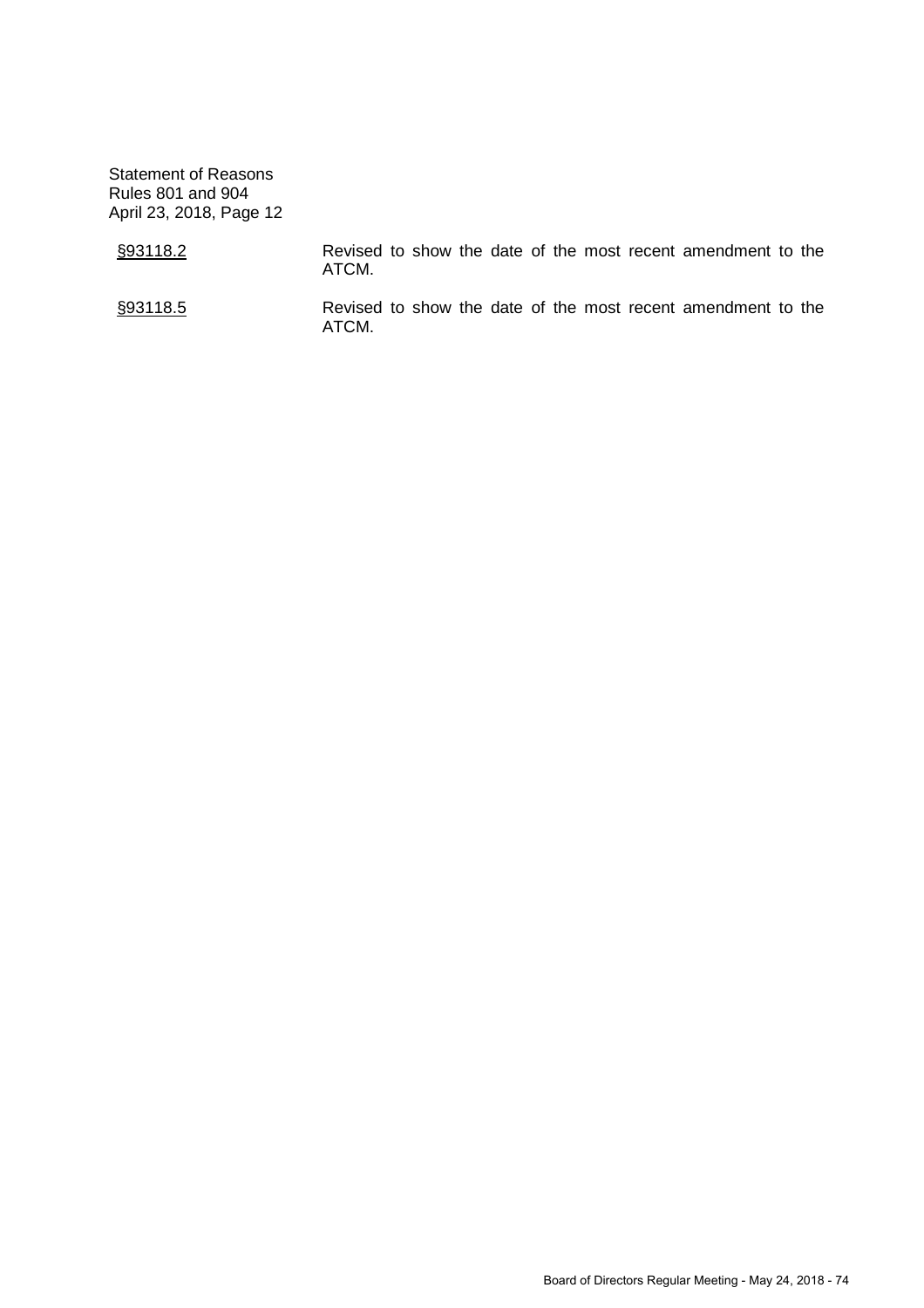# **APPENDIX B LIST OF NSPS AMENDMENTS**

| <b>Federal Register</b><br><b>Citation</b> | <b>Affected Subparts</b> | <b>Summary of Action</b>                                                                                                                                                                                                                                                                                                                                             |
|--------------------------------------------|--------------------------|----------------------------------------------------------------------------------------------------------------------------------------------------------------------------------------------------------------------------------------------------------------------------------------------------------------------------------------------------------------------|
| 76 FR 15372<br>March 21, 2011              | A and LLLL               | EPA promulgated a new NSPS for sewage<br>sludge<br>incineration<br><b>The</b><br><b>NSPS</b><br>units.<br>established emission limits for nine pollutants:<br>monoxide,<br>cadmium,<br>carbon<br>hydrogen<br>chloride, lead, mercury, nitrogen oxides, PM,<br>polychlorinated<br>dibenzo-p-dioxins<br>and<br>dibenzofurans, and sulfur dioxide.                      |
| 76 FR 15704<br>March 21, 2011              | A and CCCC               | EPA revised the NSPS for commercial and<br>industrial solid waste incineration units to<br>address court rulings. EPA revised the<br>definition of CISWI units, revised emission<br>limits based on subcategories established<br>under the final definitions, and revised the rule<br>apply during startup, shutdown, and<br>to<br>malfunction.                      |
| 76 FR 18407<br>April 4, 2011               | Ec                       | <b>NSPS</b><br>EPA<br>amended<br>the<br>for<br>hospital/medical/infectious waste incinerators<br>(HMIWIs) to address court rulings. The action<br>corrected errors in the emissions limits for<br>large HMIWIs, corrected erroneous cross-<br>references in the reporting and recordkeeping<br>requirements, and corrected errors in the<br>emissions limits tables. |
| 76 FR 28662<br>May 18, 2011                | A and CCCC               | EPA delayed the effective date of the NSPS<br>for Commercial and Industrial Solid Waste<br>Incineration Units (76 FR 15704) until judicial<br>review or EPA reconsideration of the rule is<br>completed.                                                                                                                                                             |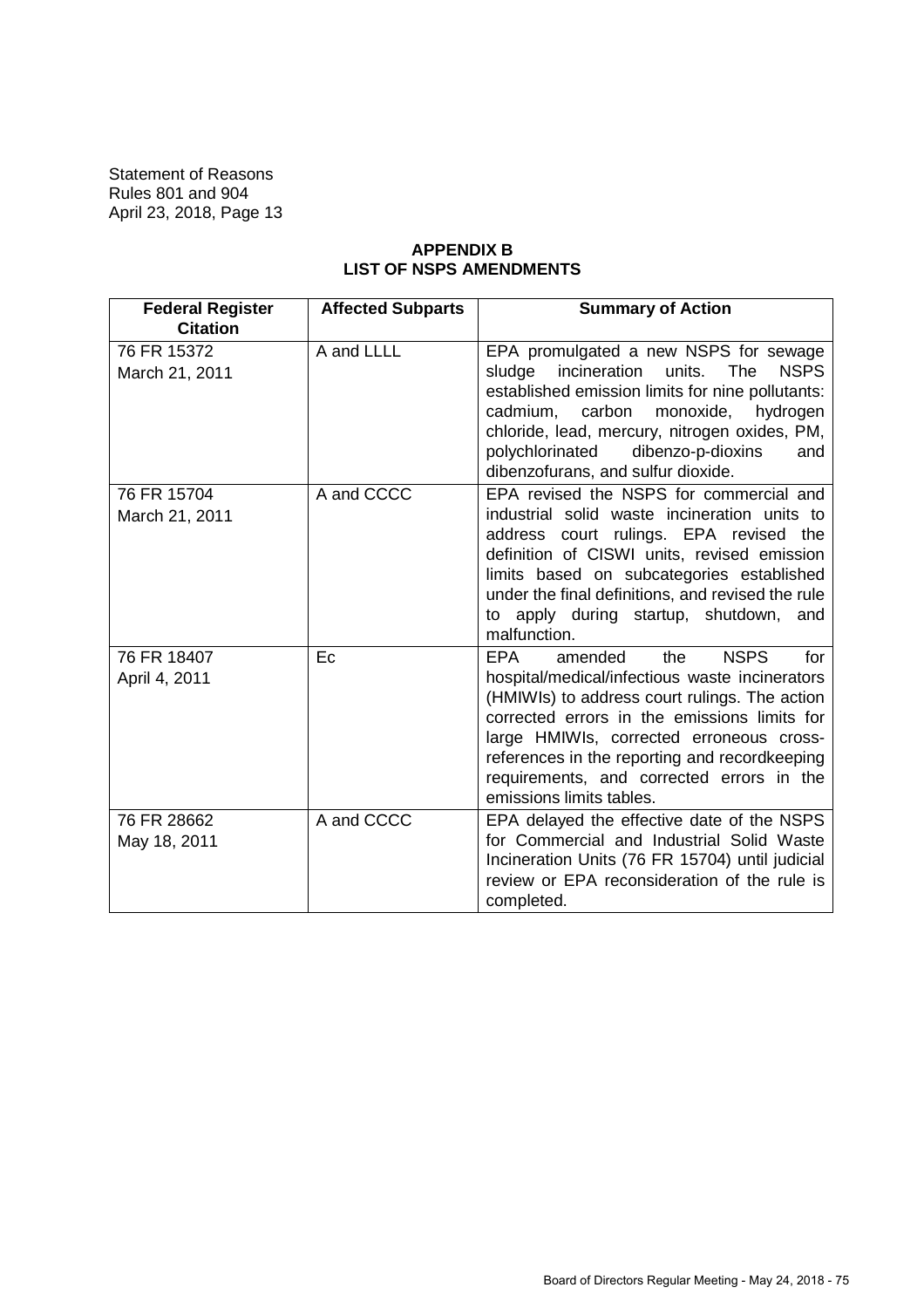| <b>Federal Register</b><br><b>Citation</b> | <b>Affected Subparts</b> | <b>Summary of Action</b>                                                                                                                                                                                                                                                                                                                                                                                                                                                                                                                                                                                                                                                                     |
|--------------------------------------------|--------------------------|----------------------------------------------------------------------------------------------------------------------------------------------------------------------------------------------------------------------------------------------------------------------------------------------------------------------------------------------------------------------------------------------------------------------------------------------------------------------------------------------------------------------------------------------------------------------------------------------------------------------------------------------------------------------------------------------|
| 76 FR 37954<br>June 28, 2011               | IIII and JJJJ            | EPA revised the NSPS for new stationary<br>compression ignition IC engines to set more<br>standards<br>stringent<br>for<br>engines<br>with<br>displacement between 10 and 30 liters per                                                                                                                                                                                                                                                                                                                                                                                                                                                                                                      |
|                                            |                          | cylinder, consistent with mobile source marine<br>engines;<br>require<br>engines<br>with<br>and<br>displacement 30 liters or above to align more<br>closely with similar mobile source marine<br>engines. The revisions provided additional<br>flexibility to engine owners and operators to<br>follow alternative engine operation and<br>maintenance procedures. EPA also revised<br>the NSPS for new stationary spark ignition IC<br>engines to correct mistakes in the original                                                                                                                                                                                                          |
|                                            |                          | NSPS and make minor changes.<br>These revisions were estimated to reduce $NOx$<br>by 1,100 tons per year (tpy), PM by 38 tpy, and<br>hydrocarbons by 18 tpy in the year of 2030<br>nationwide.                                                                                                                                                                                                                                                                                                                                                                                                                                                                                               |
| 77 FR 9304<br>February 16, 2012            | A, D, Da, Db, and<br>Dc  | EPA amended the NSPS for fossil fuel-fired<br>utility,<br>industrial-commercial-<br>electric<br>institutional,<br>and<br>small-commercial-<br>institutional steam generating units. New<br>emissions standards were set for $SO_2$ , $NOx$ ,<br>and PM in subpart Da for units that begin<br>construction, modification, or reconstruction<br>after May 3, 2011. Compliance with the<br>emission limits of the rule will be determined<br>using<br>testing,<br>monitoring,<br>and<br>other<br>compliance provisions similar to those set forth<br>in the existing standards. EPA also finalized<br>several minor technical clarifications<br>and<br>corrections to existing NSPS provisions. |
| 77 FR 23399<br>April 19, 2012              | Da                       | EPA corrected typographical errors, including<br>cross-reference errors and certain preamble<br>text.                                                                                                                                                                                                                                                                                                                                                                                                                                                                                                                                                                                        |
| 77 FR 44488<br>July 30, 2012               | Appendix A-6             | EPA added Method 16C for measuring total<br>(TRS)<br>emissions<br>reduced<br>sulfur<br>from<br>stationary sources.                                                                                                                                                                                                                                                                                                                                                                                                                                                                                                                                                                           |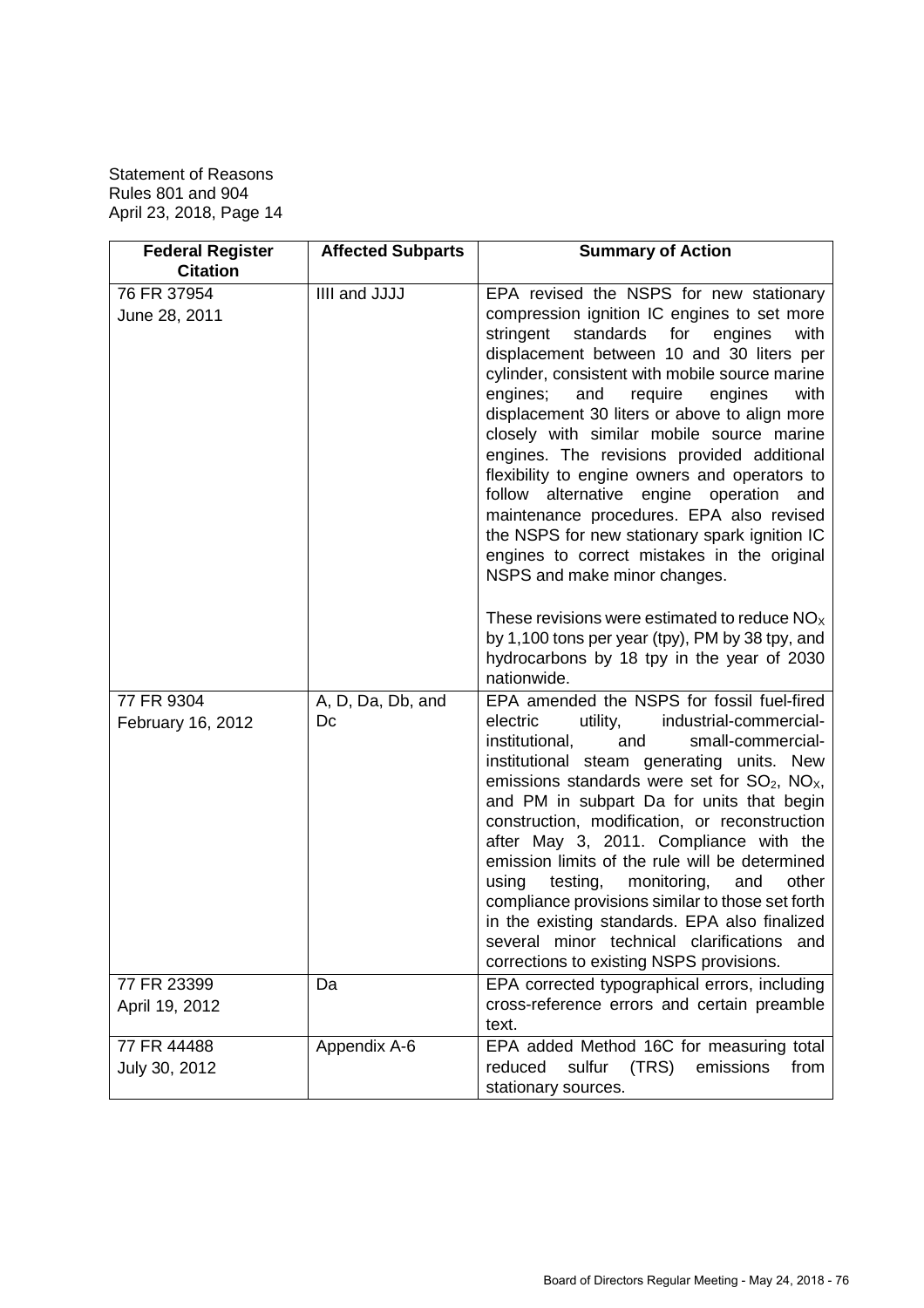| <b>Federal Register</b>                           | <b>Affected Subparts</b> | <b>Summary of Action</b>                                                                                                                                                                                                                                                                                                                                                                                                                                                                                                                                                                                                                                                                                                                                                                                                                                                                                                                                                                                                                                                     |
|---------------------------------------------------|--------------------------|------------------------------------------------------------------------------------------------------------------------------------------------------------------------------------------------------------------------------------------------------------------------------------------------------------------------------------------------------------------------------------------------------------------------------------------------------------------------------------------------------------------------------------------------------------------------------------------------------------------------------------------------------------------------------------------------------------------------------------------------------------------------------------------------------------------------------------------------------------------------------------------------------------------------------------------------------------------------------------------------------------------------------------------------------------------------------|
| <b>Citation</b><br>77 FR 48433<br>August 14, 2012 | A, G, and Ga             | EPA promulgated a new NSPS (Ga) for nitric<br>acid plants, which includes a new $NOx$<br>plants<br>emission<br>limit<br>for<br>commencing<br>construction, modification, or reconstruction<br>after October 14, 2011.                                                                                                                                                                                                                                                                                                                                                                                                                                                                                                                                                                                                                                                                                                                                                                                                                                                        |
| 77 FR 49490<br>August 16, 2012                    | A, KKK, LLL, and<br>0000 | EPA finalized the review of the NSPS for the<br>oil and natural gas source industry.<br>1) Reviewed the NSPS for VOC from leaking<br>components at onshore natural processing<br>plants and NSPS for SO <sub>2</sub> from natural gas<br>processing plants.<br>2) Established standards for certain oil and<br>gas operations not covered by the existing<br>standards, which includes regulating VOC<br>emissions from gas wells, centrifugal<br>compressors, reciprocating compressors,<br>pneumatic<br>controllers,<br>and<br>storage<br>vessels.<br>3) Finalized the residual risk and technology<br>review for the Oil and Natural Gas<br>Production source category.<br>Revised the existing leak detection and<br>4)<br>repair requirements.<br>5) Established emissions limits reflecting<br>maximum achievable control technology<br>for certain uncontrolled emissions sources<br>in the oil and natural gas production<br>categories.<br>Revised the regulatory provisions related<br>6)<br>to emissions during periods of startup,<br>shutdown, and malfunction. |
| 77 FR 56422<br>September 12, 2012                 | A, J, and Ja             | EPA lifted the stay of effective date for the<br>amendments to the NSPS for petroleum<br>refineries.                                                                                                                                                                                                                                                                                                                                                                                                                                                                                                                                                                                                                                                                                                                                                                                                                                                                                                                                                                         |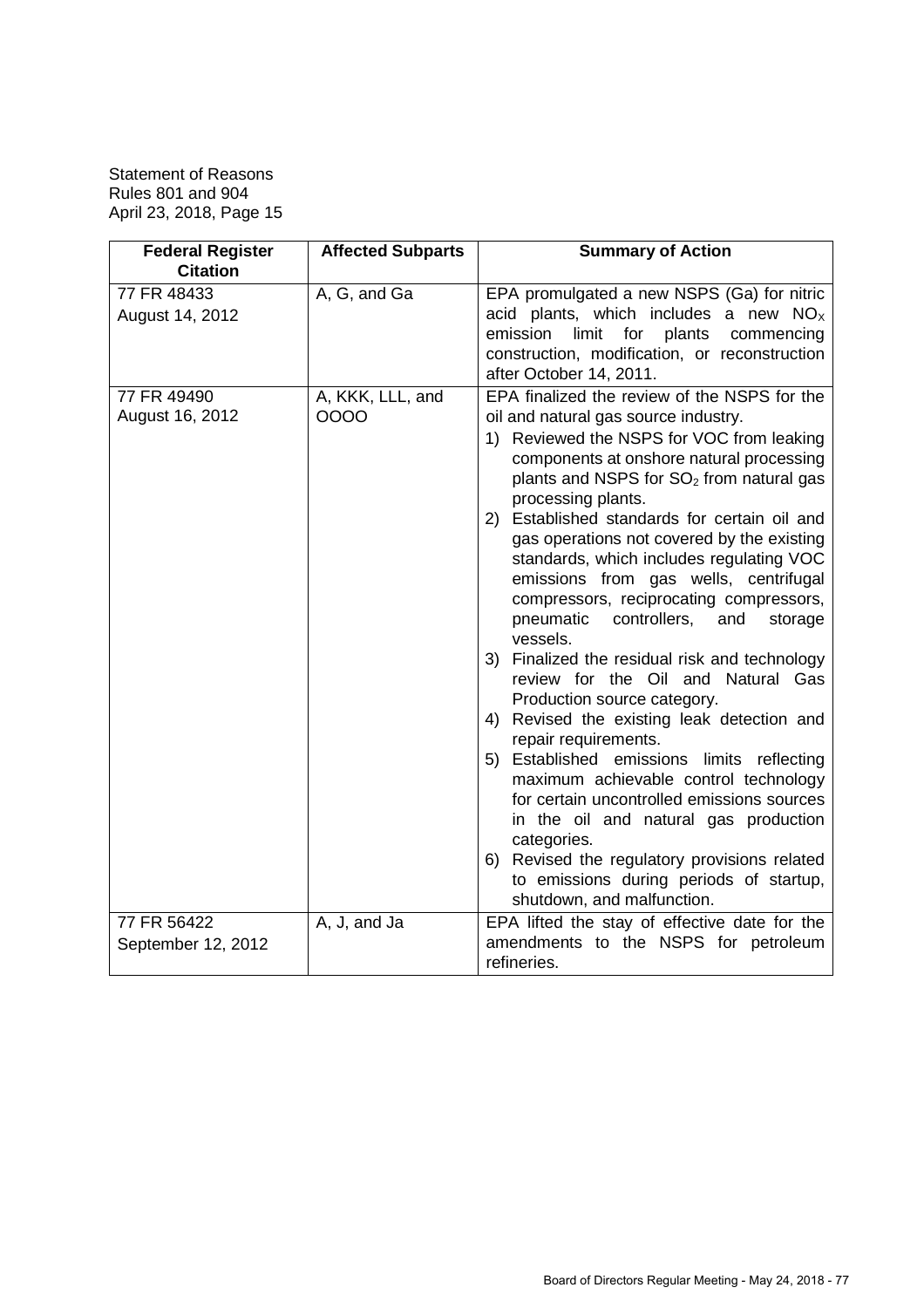| <b>Federal Register</b><br><b>Citation</b> | <b>Affected Subparts</b> | <b>Summary of Action</b>                                                                                                                                                                                                                                                                                                                                                                                                                                                                                                                                                                                     |
|--------------------------------------------|--------------------------|--------------------------------------------------------------------------------------------------------------------------------------------------------------------------------------------------------------------------------------------------------------------------------------------------------------------------------------------------------------------------------------------------------------------------------------------------------------------------------------------------------------------------------------------------------------------------------------------------------------|
| 78 FR 6674<br>January 30, 2013             | A, IIII, and JJJJ        | EPA<br>revised the NSPS for stationary<br>compression ignition engines and the NSPS<br>for stationary spark ignition engines for<br>consistency with the Reciprocating Internal<br>Engines<br>National<br>Combustion<br>Emission<br>Standards for Hazardous Air Pollutants (RICE<br>NESHAP). Provisions were added to the<br>NSPS to set limits on the hours that stationary<br>emergency engines may be used<br>for<br>emergency demand response, and establish<br>fuel and reporting requirements for emergency<br>demand response engines. EPA also made<br>corrections for technical and editing errors. |
| 78 FR 9112<br>February 7, 2013             | A and CCCC               | EPA established standards and effective dates<br>for new and existing commercial and industrial<br>solid waste incineration units. The NSPS<br>revision also made technical corrections to<br>clarify definitions, references, applicability, and<br>compliance issues.                                                                                                                                                                                                                                                                                                                                      |
| 78 FR 10006<br>February 12, 2013           | F                        | EPA amended the NSPS for Portland cement<br>plants in response to court decisions. The<br>stack emission standard for PM was revised.                                                                                                                                                                                                                                                                                                                                                                                                                                                                        |
| 78 FR 24073<br>April 24, 2013              | Da                       | EPA reconsidered certain issues in the<br>previous final rule published on February 16,<br>2012 (77 FR 45967) and made technical<br>corrections to definitions and monitoring<br>provisions in the NSPS for fossil-fuel-fired<br>electric utility steam generators.                                                                                                                                                                                                                                                                                                                                          |
| 78 FR 28052<br>May 13, 2013                | Ec                       | EPA amended the NSPS for hospital/ medical/<br>infectious waste incinerators (HMIWIs). Minor<br>revisions were made to the compliance and<br>performance testing provisions.                                                                                                                                                                                                                                                                                                                                                                                                                                 |
| 78 FR 58416<br>September 23, 2013          | 0000                     | EPA amended the NSPS for the oil and natural<br>sector in response to a petition for<br>reconsideration. The amendments clarified<br>notification and compliance dates, ensured<br>control of all storage vessel affected facilities,<br>updated key definitions, and corrected<br>technical errors in the previous final rule.                                                                                                                                                                                                                                                                              |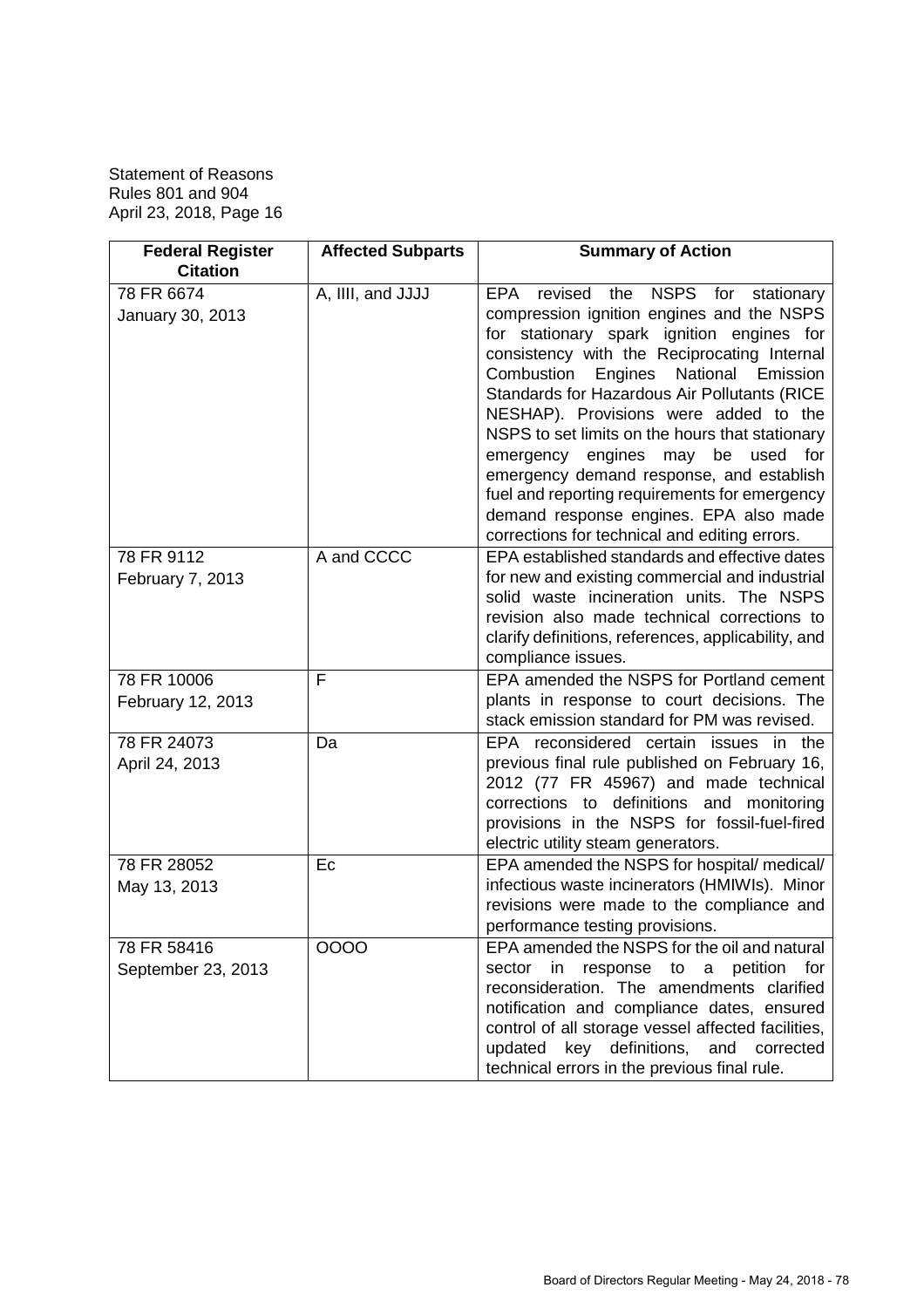| <b>Federal Register</b><br><b>Citation</b> | <b>Affected Subparts</b>                                                                                                                                                                                            | <b>Summary of Action</b>                                                                                                                                                                                                                                                                                                                                                                                                                                                                                                                                                                             |
|--------------------------------------------|---------------------------------------------------------------------------------------------------------------------------------------------------------------------------------------------------------------------|------------------------------------------------------------------------------------------------------------------------------------------------------------------------------------------------------------------------------------------------------------------------------------------------------------------------------------------------------------------------------------------------------------------------------------------------------------------------------------------------------------------------------------------------------------------------------------------------------|
| 78 FR 76753<br>December 19, 2013           | Ja                                                                                                                                                                                                                  | EPA amended the definition of "delayed<br>coking unit" by removing process piping and<br>associated equipment from the definition, and<br>removed a redundant definition from the rule<br>text.                                                                                                                                                                                                                                                                                                                                                                                                      |
| 79 FR 11228<br>February 27, 2014           | A, Db, Ec, H, O, BB,<br>GG, KK, LL, UU,<br>NNN, IIII, JJJJ,<br>Appendix A-1,<br>Appendix A-2,<br>Appendix A-4,<br>Appendix A-5,<br>Appendix A-6,<br>Appendix A-7,<br>Appendix A-8,<br>Appendix B, and<br>Appendix F | EPA made technical and editorial corrections<br>requirements for source testing of<br>the<br>emissions and operations. The amendments<br>updated testing provisions that contained<br>inaccuracies and outdated procedures. It also<br>added new alternatives.                                                                                                                                                                                                                                                                                                                                       |
| 79 FR 18952<br>April 4, 2014               | A, BB, and BBa                                                                                                                                                                                                      | EPA established a new NSPS for kraft pulp<br>mills<br>which<br>construction.<br>commence<br>reconstruction, or modification after May 23,<br>2013. The revised standard included PM<br>emissions limits for recovery furnaces, smelt<br>dissolving tanks and lime kilns, and opacity<br>limits for recovery furnaces and lime kilns<br>equipped with electrostatic precipitators. It<br>also included additional testing requirements<br>and updated monitoring, recordkeeping and<br>reporting requirements for affected sources,<br>including electronic reporting of performance<br>testing data. |
| 79 FR 25681<br>May 6, 2014                 | Ga                                                                                                                                                                                                                  | EPA made a technical correction to the NSPS<br>for nitric acid plants published on August 4,<br>2012 (78 FR 48447).                                                                                                                                                                                                                                                                                                                                                                                                                                                                                  |
| 79 FR 28439<br>May 16, 2014                | Appendix F                                                                                                                                                                                                          | promulgated<br><b>EPA</b><br>quality<br>a<br>new<br>assurance/quality control procedure (referred<br>to as Procedure 3) for continuous opacity<br>monitoring systems.                                                                                                                                                                                                                                                                                                                                                                                                                                |
| 79 FR 68777<br>November 19, 2014           | Da                                                                                                                                                                                                                  | EPA amended the standard for industrial<br>boilers and electric generating units to revise<br>the startup and shutdown provisions.                                                                                                                                                                                                                                                                                                                                                                                                                                                                   |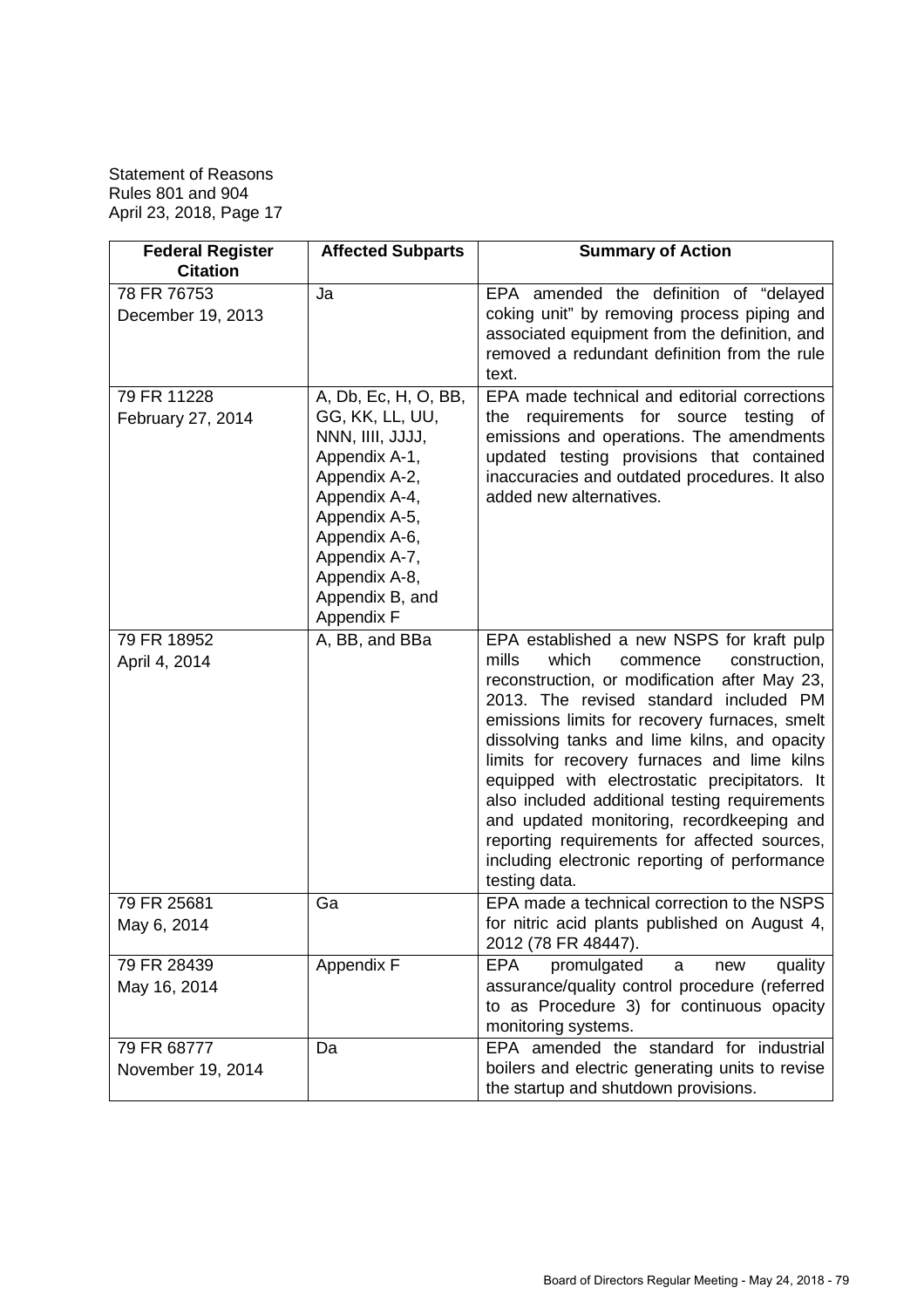| <b>Federal Register</b><br><b>Citation</b> | <b>Affected Subparts</b>                         | <b>Summary of Action</b>                                                                                                                                                                                                                                                                                                                                                                                                                                                                                                                                                                                                                                                                                                                                                                                                                                                                                                                                                                                                                                                                                                                                                            |
|--------------------------------------------|--------------------------------------------------|-------------------------------------------------------------------------------------------------------------------------------------------------------------------------------------------------------------------------------------------------------------------------------------------------------------------------------------------------------------------------------------------------------------------------------------------------------------------------------------------------------------------------------------------------------------------------------------------------------------------------------------------------------------------------------------------------------------------------------------------------------------------------------------------------------------------------------------------------------------------------------------------------------------------------------------------------------------------------------------------------------------------------------------------------------------------------------------------------------------------------------------------------------------------------------------|
| 79 FR 79019<br>December 31, 2014           | 0000                                             | EPA amended the NSPS for Crude Oil and<br>Natural Gas Production, Transmission, and<br>Distribution to address the issues related to<br>well completion and storage vessel provisions.<br>EPA also made technical corrections and<br>additional amendments to further clarify this                                                                                                                                                                                                                                                                                                                                                                                                                                                                                                                                                                                                                                                                                                                                                                                                                                                                                                  |
| 80 FR 13672<br>March 16, 2015              | A, AAA, QQQQ,<br>Appendix A-8, and<br>Appendix I | rule.<br>EPA revised the NSPS for New Residential<br>Wood Heaters (Subpart AAA) and added a<br>new NSPS (QQQQ) for New Residential<br>Hydronic Heaters and Forced Furnaces. The<br>revision of Subpart AAA: 1) broadened the<br>applicability beyond adjustable rate wood<br>heaters to include all single burn rate wood<br>heaters/stoves/appliances, pellet heaters/<br>stoves/appliances and all other residential<br>wood heaters except residential masonry<br>heaters and units regulated under the new<br>subpart QQQQ; 2) developed a two-phase<br>implementation of more stringent emissions<br>limits; 3) modified test methods to allow<br>manufacturers to<br>cord<br>wood<br>for<br>use<br>certification tests; and 4) streamlined the<br>certification processes to conditionally allow<br>extra time for manufacture and sale of devices<br>until EPA reviews the application.<br>The new subpart QQQQ is similar to Subpart<br>AAA, and established emission limits for new<br>residential hydronic heaters and forced-air<br>furnaces with phased implementation. It also<br>included requirements for certification testing,<br>labeling, and quality assurance. |
| 80 FR 38628<br>July 7, 2015                | Appendix B and<br>Appendix F                     | EPA revised the performance specification<br>and test procedures for hydrogen chloride<br>(HCI) continuous emission monitoring systems<br>(CEMS).                                                                                                                                                                                                                                                                                                                                                                                                                                                                                                                                                                                                                                                                                                                                                                                                                                                                                                                                                                                                                                   |
| 80 FR 42397<br>July 17, 2015               | Appendix B                                       | EPA made a typographical correction on PS-<br>18 - Performance Specifications and Test<br>Procedures for HCI CEMS at Stationary<br>Sources.                                                                                                                                                                                                                                                                                                                                                                                                                                                                                                                                                                                                                                                                                                                                                                                                                                                                                                                                                                                                                                         |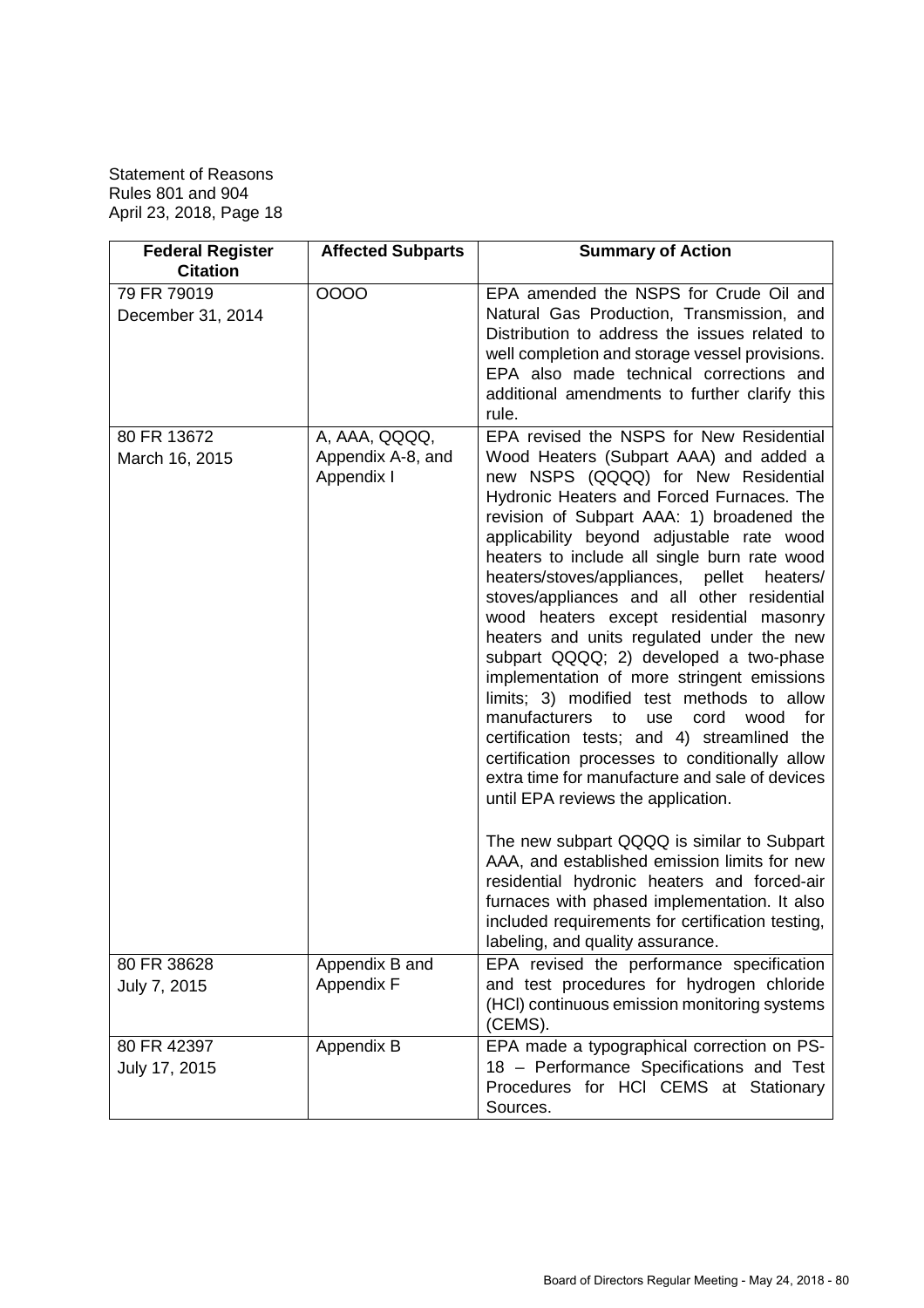| <b>Federal Register</b><br><b>Citation</b> | <b>Affected Subparts</b>     | <b>Summary of Action</b>                                                                                                                                                                                                                                                                                                                                                                                                                             |
|--------------------------------------------|------------------------------|------------------------------------------------------------------------------------------------------------------------------------------------------------------------------------------------------------------------------------------------------------------------------------------------------------------------------------------------------------------------------------------------------------------------------------------------------|
| 80 FR 44772<br>July 27, 2015               | F                            | EPA amended the NSPS for Portland Cement<br>The<br>amendment<br>the<br>Plants.<br>removed<br>affirmative defense provisions, clarified certain<br>terms, and made technical corrections.                                                                                                                                                                                                                                                             |
| 80 FR 48262<br>August 12, 2015             | 0000                         | EPA amended the NSPS for the Oil and<br>Natural Gas sector and revised the definitions<br>of "low pressure gas well" and "storage<br>vessel." EPA also<br>removed provisions<br>concerning storage vessels connected or<br>installed in parallel.                                                                                                                                                                                                    |
| 80 FR 50386<br>August 19, 2015             | T, U, V, W, and $X$          | EPA revised the NSPS for five Phosphate<br>Fertilizers Production source categories. The<br>requirements to<br>revisions<br>included new<br>establish an allowable range for pressure drop<br>through process scrubbing systems, keep<br>records of daily pressure drop through process<br>scrubbing systems, and keep records of<br>deviations. It also redefined several terms and<br>made typographical corrections.                              |
| 80 FR 64510<br>October 23, 2015            | A and TTTT                   | EPA established the NSPS for emissions of<br>carbon dioxide (CO <sub>2</sub> ) from newly constructed,<br>modified, and reconstructed fossil fuel-fired<br>electric utility generating units (EGUs). It also<br>addressed related permitting and reporting<br>established<br>final<br>emissions<br>and<br>issues<br>guidelines for states to use in developing plans<br>to limit CO <sub>2</sub> emissions from existing fossil fuel-<br>fired EGUs. |
| 80 FR 75178<br>December 1, 2015            | J and Ja                     | technical<br><b>EPA</b><br>made<br>corrections<br>and<br>clarifications to the NSPS for petroleum<br>refineries to improve consistency and clarity<br>and address issues related to a 2008 industry<br>petition for reconsideration.                                                                                                                                                                                                                 |
| 81 FR 20172<br>April 6, 2016               | Da                           | revised<br><b>EPA</b><br>procedures for calculating<br>compliance with the NSPS daily average PM<br>emission limit using PM CEMS.                                                                                                                                                                                                                                                                                                                    |
| 81 FR 31515<br>May 19, 2016                | Appendix B and<br>Appendix F | made<br>technical<br><b>EPA</b><br>several<br>minor<br>amendments<br>the<br>performance<br>to<br>specifications and test procedures for HCI<br>CEMS used for compliance determination at<br>stationary sources.                                                                                                                                                                                                                                      |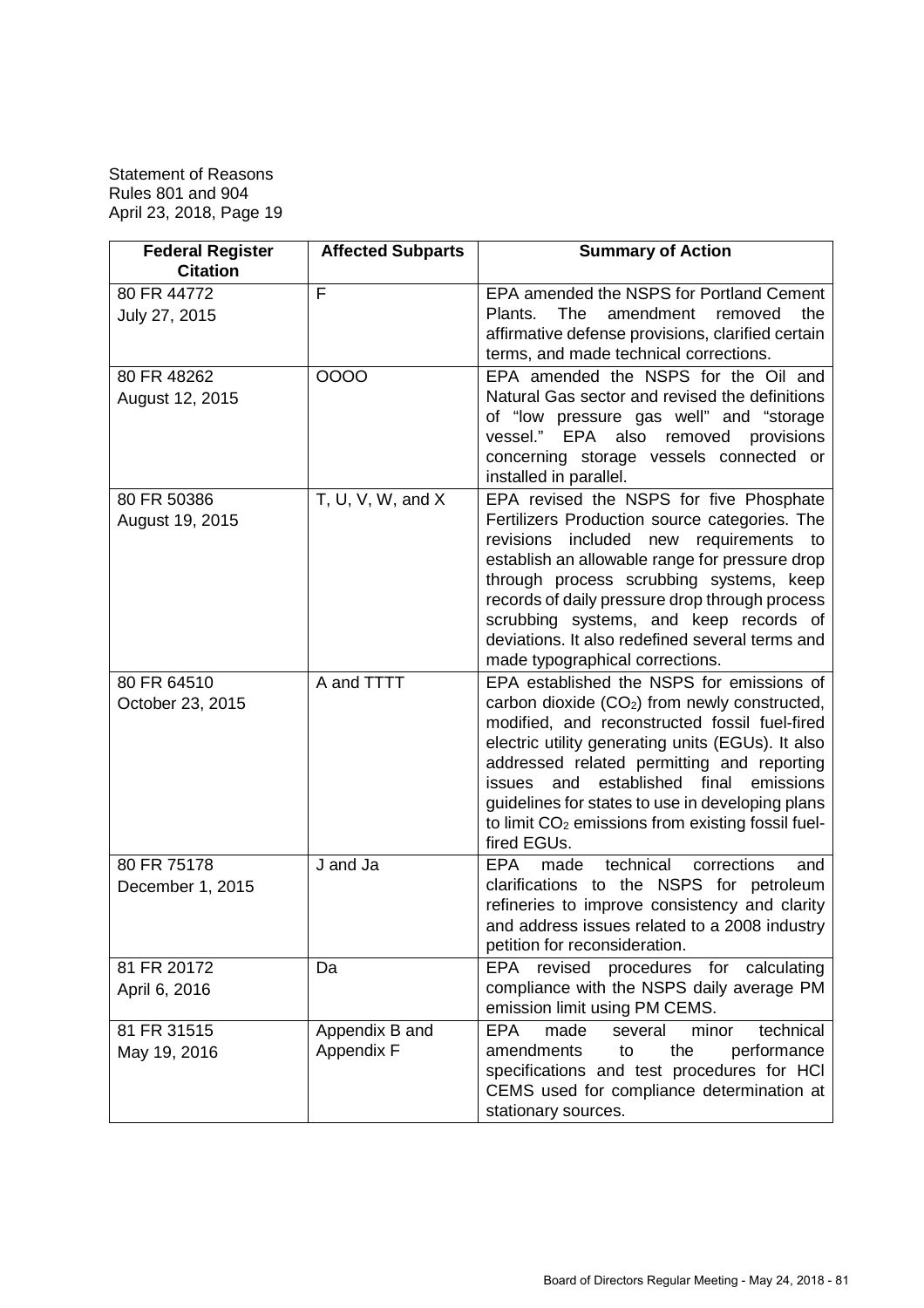| <b>Federal Register</b><br><b>Citation</b> | <b>Affected Subparts</b>                             | <b>Summary of Action</b>                                                                                                                                                                                                                                                                                                                                                                                                                                                                                                                                                                                                                                                                                                                               |
|--------------------------------------------|------------------------------------------------------|--------------------------------------------------------------------------------------------------------------------------------------------------------------------------------------------------------------------------------------------------------------------------------------------------------------------------------------------------------------------------------------------------------------------------------------------------------------------------------------------------------------------------------------------------------------------------------------------------------------------------------------------------------------------------------------------------------------------------------------------------------|
| 81 FR 35824<br>June 3, 2016                | A, OOOO, and<br>0000a                                | EPA amended the existing NSPS (OOOO) and<br>established new standards (OOOOa) for the<br>Oil and Natural Gas sector. EPA amended<br>several aspects of the existing subpart OOOO<br>related<br>implementation.<br><b>These</b><br>to<br>improvements and the setting of the standards<br>for GHGs in the form of limitations on methane<br>resulted<br>from<br>earlier<br>petitions<br>for<br>The<br>reconsideration.<br>implementation<br>improvements did not change operations and<br>equipment requirements.                                                                                                                                                                                                                                       |
|                                            |                                                      | EPA added a new subpart OOOOa, based on<br>the Best System of Emission Reduction<br>(BSER) for reducing emissions of GHGs,<br>specifically methane and VOC across a variety<br>of additional emissions sources in the oil and<br>natural gas source category.                                                                                                                                                                                                                                                                                                                                                                                                                                                                                          |
| 81 FR 40956<br>June 23, 2016               | CCCC                                                 | EPA amended the NSPS to address issues<br>raised in petitions for reconsideration of the<br>2013 CISWI Units rule.<br>1. The "CEMS data during startup and<br>shutdown" definition was revised to be<br>subcategory-specific.<br>2. The PM limit for the waste-burning kiln<br>subcategory was revised.<br>3. A fuel variability factor was incorporated<br>into the emission limits for cadmium,<br>hydrogen chloride, mercury, lead, filterable<br>PM and nitrogen oxides.<br>The definition of kiln was revised to be<br>4.<br>consistent with the Portland Cement<br>NESHAP.<br>5. EPA<br>clarified<br>certain<br>applicability<br>provisions related to incinerator units and<br>air curtain incinerator units subject to the<br>2000 CISWI NSPS. |
| 81 FR 42542<br>June 30, 2016               | A, GG, BBB, DDD,<br>III, LLL, NNN,<br>KKKK, and OOOO | EPA made typographical<br>corrections<br>to<br>various parts of the NSPS.                                                                                                                                                                                                                                                                                                                                                                                                                                                                                                                                                                                                                                                                              |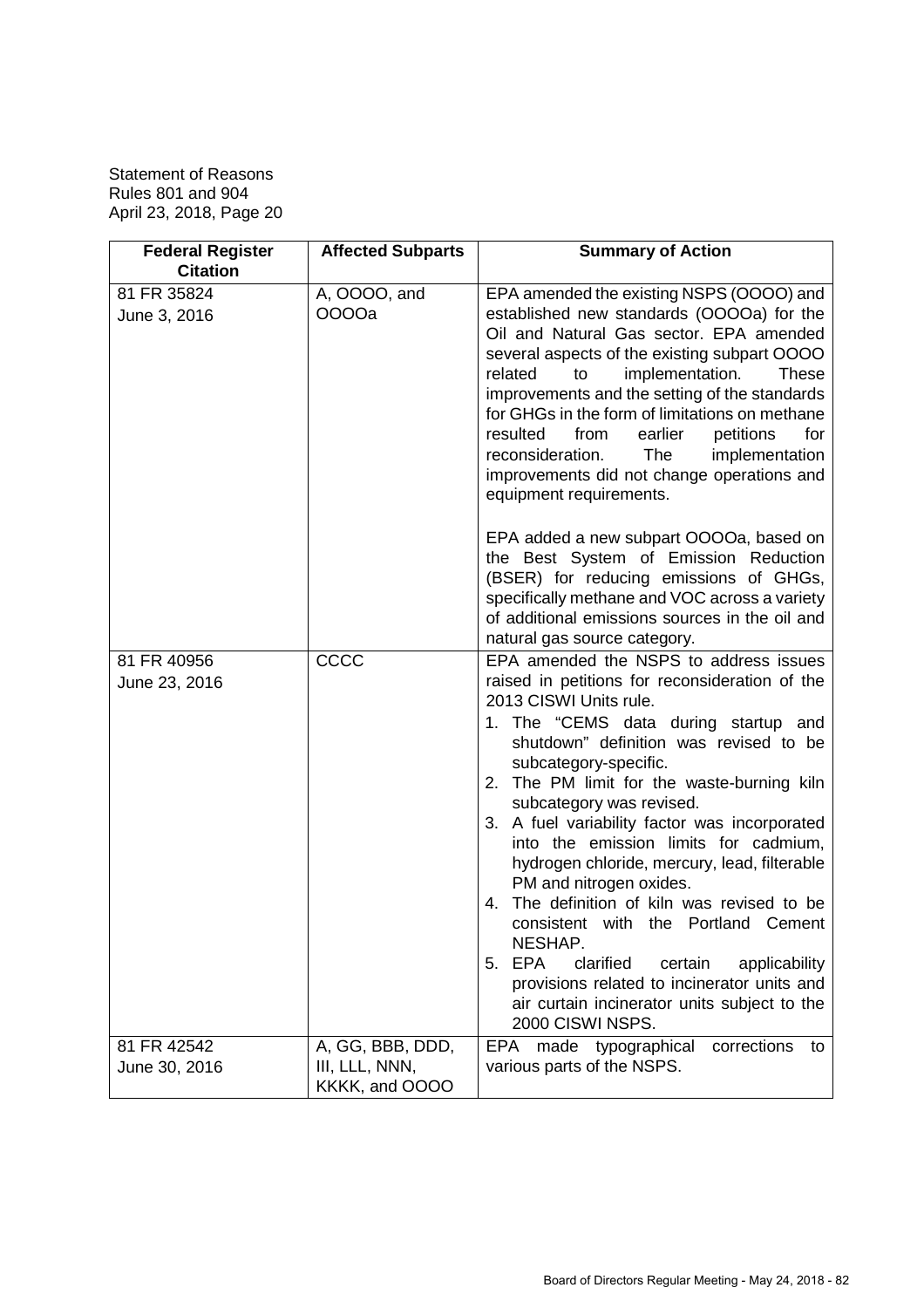| <b>Federal Register</b>        | <b>Affected Subparts</b>                                                                                                                      | <b>Summary of Action</b>                                                                                                                                                                                                                                                                                                                                                                                                                                                                                                                                 |
|--------------------------------|-----------------------------------------------------------------------------------------------------------------------------------------------|----------------------------------------------------------------------------------------------------------------------------------------------------------------------------------------------------------------------------------------------------------------------------------------------------------------------------------------------------------------------------------------------------------------------------------------------------------------------------------------------------------------------------------------------------------|
| <b>Citation</b>                |                                                                                                                                               |                                                                                                                                                                                                                                                                                                                                                                                                                                                                                                                                                          |
| 81 FR 43950                    | III                                                                                                                                           | EPA amended the NSPS for stationary                                                                                                                                                                                                                                                                                                                                                                                                                                                                                                                      |
| July 6, 2016                   |                                                                                                                                               | compression ignition internal combustion<br>engines to allow manufacturers to design the<br>engines so that operators can temporarily<br>override performance inducements related to<br>the emission control system for stationary CI<br>combustion<br>internal<br>engines.<br>The<br>amendments apply to engines operating<br>during emergency situations where the<br>operation of the engine or equipment is<br>needed to protect human life: however, the<br>engine is required to comply with tier 1<br>emission standards during such emergencies. |
|                                |                                                                                                                                               | EPA also amended the standards for certain<br>stationary CI internal combustion engines<br>located in remote areas of state of Alaska.                                                                                                                                                                                                                                                                                                                                                                                                                   |
| 81 FR 45232<br>July 13, 2016   | Ja                                                                                                                                            | EPA made minor technical corrections and<br>clarifications to the NSPS for Petroleum<br>Refineries.                                                                                                                                                                                                                                                                                                                                                                                                                                                      |
| 81 FR 59332<br>August 29, 2016 | A and XXX                                                                                                                                     | EPA promulgated a new NSPS for Municipal<br>Solid Waste Landfills. This new subpart<br>applies<br>landfills<br>that<br>to<br>commence<br>construction, reconstruction, or modification<br>after July 17, 2014. Compared to the older<br>NSPS (WWW), the new NSPS lowered the<br>emission threshold for requiring a landfill gas<br>control system. The new standard also<br>incorporated new information on surface<br>emissions<br>wellhead<br>monitoring<br>and<br>monitoring.                                                                         |
| 81 FR 59800<br>August 30, 2016 | A, JJJJ, Appendix A-<br>1, Appendix A-2,<br>Appendix A-5,<br>Appendix A-6,<br>Appendix A-7,<br>Appendix A-8,<br>Appendix B, and<br>Appendix F | EPA made technical and editorial corrections<br>and revisions related to source testing of<br>emissions. EPA updated testing provisions,<br>and added alternative provisions to existing<br>testing methods to improve data quality and<br>provide flexibility.                                                                                                                                                                                                                                                                                          |
| 82 FR 24878<br>May 31, 2017    | <b>XXX</b>                                                                                                                                    | EPA granted a stay for subpart XXX for 90<br>days from May 31, 2017 to August 29, 2017.                                                                                                                                                                                                                                                                                                                                                                                                                                                                  |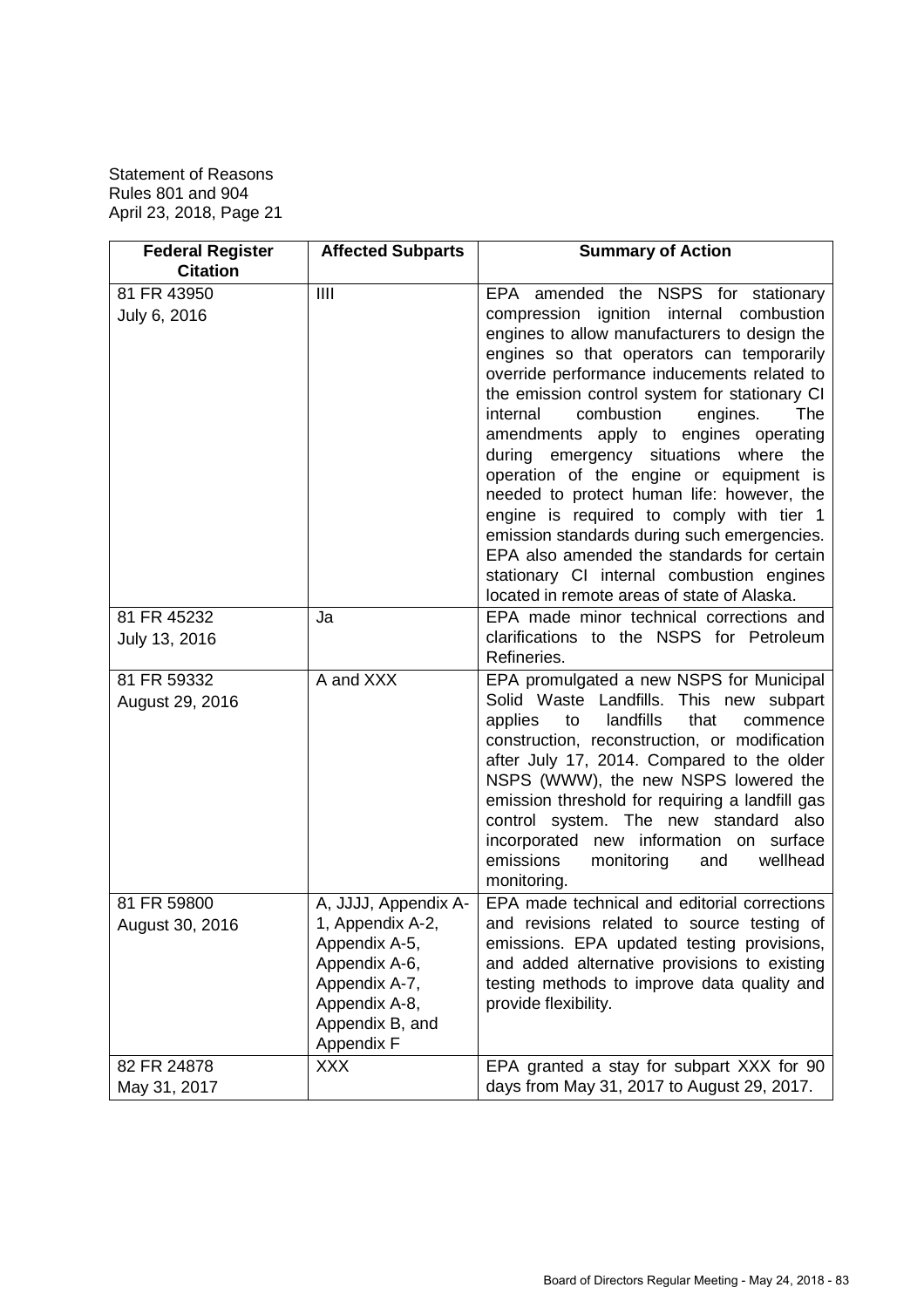| <b>Federal Register</b>           | <b>Affected Subparts</b> | <b>Summary of Action</b>                                                                                                                                                                                                                                                                                                                                                                                                                           |
|-----------------------------------|--------------------------|----------------------------------------------------------------------------------------------------------------------------------------------------------------------------------------------------------------------------------------------------------------------------------------------------------------------------------------------------------------------------------------------------------------------------------------------------|
| <b>Citation</b>                   |                          |                                                                                                                                                                                                                                                                                                                                                                                                                                                    |
| 82 FR 25730<br>June 5, 2017       | 0000a                    | EPA granted stays for certain provisions under<br>subpart OOOOa from June 2, 2017 to August<br>31, 2017.                                                                                                                                                                                                                                                                                                                                           |
| 82 FR 36688<br>August 7, 2017     | Appendix B               | EPA corrected an omission in revisions<br>requested to Performance Specification 2 in<br>the "revisions" rule published on August 30,<br>2016 (81 FR 59800).                                                                                                                                                                                                                                                                                       |
| 82 FR 37822<br>August 14, 2017    | Appendix F               | EPA revised Procedure 2, which includes<br>QA/QC procedures for PM CEMS used for<br>compliance<br>determination<br>at<br>stationary<br>sources.                                                                                                                                                                                                                                                                                                    |
| 82 FR 44106<br>September 21, 2017 | Appendix F               | EPA made minor technical amendments to<br>Procedure 6, which includes QA procedures<br><b>HCI</b><br><b>CEMS</b><br>used for compliance<br>for<br>determination at stationary sources.                                                                                                                                                                                                                                                             |
| 83 FR 10628<br>March 12, 2018     | 0000a                    | EPA finalized amendments of two narrow<br>provisions of the requirements for the<br>fugitive<br>collection<br>of<br>emissions<br>from<br>components at well sites and compressor<br>stations: 1) removed the requirement for<br>completion<br>of<br>delayed<br>repair<br>during<br>unscheduled or emergency vent blowdowns,<br>provided separate<br>(2)<br>monitoring<br>and<br>requirements for well sites located on the<br>Alaskan North Slope. |
| 83 FR 15964<br>April 13, 2018     | A                        | EPA updated the delegation of certain NSPS<br>to the New Mexico Environmental Department.                                                                                                                                                                                                                                                                                                                                                          |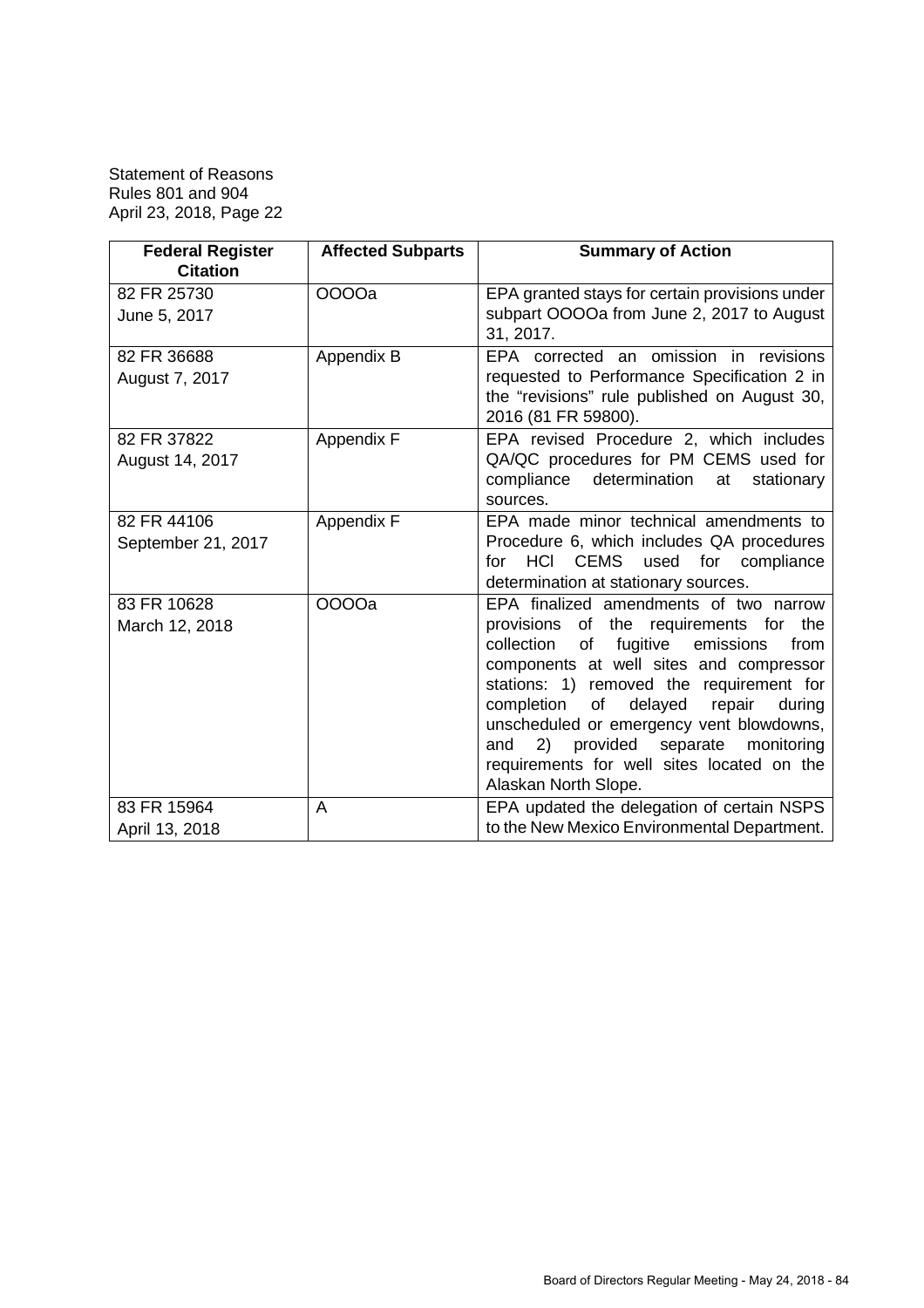# **APPENDIX C LIST OF ATCM AMENDMENTS**

Since Rule 904 was last amended in 2011, CARB has adopted amendments to four ATCMs, which are coded in Title 17 of the California Code of Regulations. Each of the amended ATCMs are discussed below.

Amended §93115 – ATCM for Stationary Compression Ignition (CI) Engines: This ATCM applies to any person who owns or operates a stationary CI engine  $\geq$  50 brake horsepower (bhp) in California, or who sells, offers for sale, leases, or purchases a stationary CI engine ≥ 50 bhp for use in California. Its purpose is to reduce diesel PM emissions from new and in-use engines. There are approximately 1,270 stationary CI engines in Sacramento County to which this ATCM applies. CARB approved amendments to the ATCM in October 2010, which closely aligned it with the federal NSPS requirements (40 CFR Subpart IIII). The amendments included the following significant changes:

- The sell-through provision for new emergency standby engines was removed because it was no longer needed.
- The definition of "emergency standby engine" was changed to clarify that it does not include any diesel engine that supplies power to an electrical grid or that supplies power as part of a financial arrangement with any entity, except for those engines enrolled in a demand response program.
- The previous version of the ATCM would have required new emergency standby engines to meet the after-treatment based Tier 4 standards when they are more stringent than 0.15 g/bhp-hr. This requirement was eliminated and instead, the ATCM was aligned with the NSPS requirement that any new emergency standby engine must be 2007 model year or newer.
- For new emergency standby direct-drive fire pump engines, the ATCM was amended to delay implementation of emissions standards for up to three years. This delay was necessary to allow adequate time for these engines to meet National Fire Protection Association specifications.
- The ATCM was amended to exempt direct drive fire pump engines ≤50 bhp from the requirement to meet the Off-Road Standards and instead rely on the federal NSPS requirements for these engines.
- A requirement was added for owners or operators of emergency standby engines used in demand response programs to report annually information on engines and hours of operation to the local district and the CARB Executive Officer.

Amended §93116 – ATCM for Diesel Particulate Matter from Portable Engines Rated at 50 Horsepower and Greater: This ATCM applies to owners and operators of portable diesel engines rated ≥ 50 bhp. Its purpose is to reduce diesel PM emissions from both new and in-use engines. There are approximately 50 portable CI engines in Sacramento County to which this ATCM applies. CARB approved amendments to the ATCM in 2010 in two phases. The amendments included the following significant changes:

 The deadline to replace noncertified engines was extended by one year, to January 1, 2011, for a limited number of engines in small fleets.